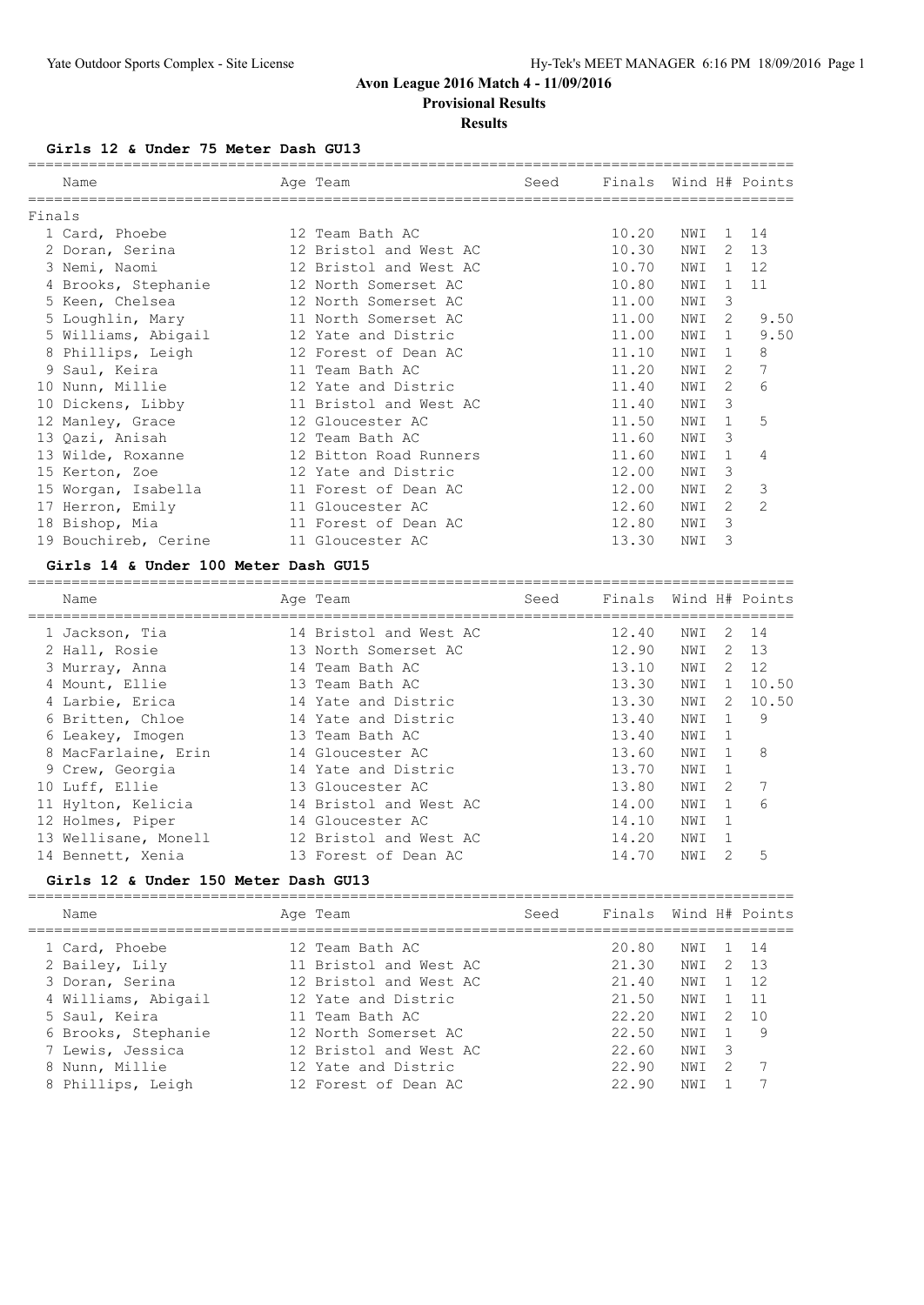**Provisional Results**

## **Results**

#### **....Girls 12 & Under 150 Meter Dash GU13**

| 8 Loughlin, Mary         | 11 North Somerset AC   | 22.90       | NWI 37  |   |
|--------------------------|------------------------|-------------|---------|---|
| 11 Wilde, Roxanne        | 12 Bitton Road Runners | 23.30       | NWI 2   | 5 |
| 12 Ainsworth, Erlaina    | Forest of Dean AC      | 23.40       | NWI 2 4 |   |
| 13 Manners-Lolley, Daisy | 11 North Somerset AC   | 23.60 NWI 2 |         |   |
| 13 Hill, Amber           | 11 Gloucester AC       | 23.60       | NWI 1 3 |   |
| 15 Harvey, Sophie        | 11 Forest of Dean AC   | 25.70       | NWI 3   |   |
| 16 Parker, Eloise        | 11 Bitton Road Runners | 26.00       | NWI 1   |   |

#### **Girls 14 & Under 200 Meter Dash GU15**

| Name                | Age Team               | Seed | Finals Wind H# Points |     |              |              |
|---------------------|------------------------|------|-----------------------|-----|--------------|--------------|
| 1 Bowen, Rhiannon   | 14 Team Bath AC        |      | 26.80                 | NWI |              | 1 14         |
| 2 Hall, Rosie       | 13 North Somerset AC   |      | 27.50                 | NWI |              | $1 \quad 13$ |
| 3 Mount, Ellie      | 13 Team Bath AC        |      | 27.80                 | NWI |              | $2 \quad 12$ |
| 4 Ogborne, Ruby     | 14 Yate and Distric    |      | 28.20                 | NWI | $\mathbf{1}$ | 11           |
| 5 Larbie, Erica     | 14 Yate and Distric    |      | 28.60                 | NWI | 2            | 10           |
| 6 Martin, Charlotte | 13 Bristol and West AC |      | 28.70                 | NWI | 2            | 9            |
| 7 Luff, Ellie       | 13 Gloucester AC       |      | 29.20                 | NWI | 2            | 8            |
| 8 MacFarlaine, Erin | 14 Gloucester AC       |      | 29.50                 | NWI | $\mathbf{1}$ | 7            |
| 8 Wicheard, Phoenix | 13 Team Bath AC        |      | 29.50                 | NWI | 2            |              |
| 10 Griffiths, Esme  | 13 Yate and Distric    |      | 29.80                 | NWI | -2           |              |
| 11 Clarke, Emma     | 14 Forest of Dean AC   |      | 30.20                 | NWI | 1            | 6            |
| 12 George, Jada     | 13 Gloucester AC       |      | 30.50                 | NWI | 2            |              |
| 13 Davis, Rebecca   | 14 Bitton Road Runners |      | 30.80                 | NWI | $\mathbf{1}$ | 5            |
| 14 Dawson, Hannah   | 14 Bitton Road Runners |      | 31.00                 | NWI | 2            | 4            |
| 15 Faye, Isa        | 13 Bristol and West AC |      | 32.00                 | NWI |              | 3            |

#### **Girls 12 & Under 800 Meter Run GU13**

| Name                                         | Age Team               | Seed | Finals H# Points |                |                |
|----------------------------------------------|------------------------|------|------------------|----------------|----------------|
| 1 Jones, Dalis                               | 12 Yate and Distric    |      | 2:30.60          |                | 2 14           |
| 2 Howard, Kate 12 Yate and Distric           |                        |      | 2:30.90          |                | 1 13           |
| 3 Rucker, Nynka                              | 11 Team Bath AC        |      | 2:38.50 1        |                | 12             |
| 4 Sinclair, Danni 12 Bristol and West AC     |                        |      | 2:38.70 1        |                | 11             |
| 5 Ashley, Matilda 12 Gloucester AC           |                        |      | 2:38.80          | 2              | 10             |
| 6 Hussey, Olivia                             | 12 Bristol and West AC |      | 2:40.90          | $\mathbf{1}$   | - 9            |
| 7 Francis, Madeleine 12 Forest of Dean AC    |                        |      | 2:47.60          | $\overline{2}$ | 8              |
| 8 Ballentine, Connie 12 North Somerset AC    |                        |      | 2:51.40          | 1              | 7              |
| 9 Manners-Lolley, Daisy 11 North Somerset AC |                        |      | 2:52.50          | $\mathbf{1}$   | 6              |
| 10 Bailey, Lily                              | 11 Bristol and West AC |      | 2:52.70          | $\overline{2}$ |                |
| 11 Rucker, Abby                              | 12 Team Bath AC        |      | 2:54.00          | $\overline{2}$ | 5              |
| 12 Rucker, Josie 11 Team Bath AC             |                        |      | 2:56.40          | $\overline{2}$ |                |
| 13 Ainsworth, Erlaina                        | Forest of Dean AC      |      | 2:58.10          | $\mathbf{1}$   | 4              |
| 14 Parker, Eloise                            | 11 Bitton Road Runners |      | 3:08.40          | $\mathbf{1}$   | 3              |
| 15 Forsbrook, Alysha 12 North Somerset AC    |                        |      | 3:09.30          | 2              |                |
| 16 Dawson, Katie 11 Bitton Road Runners      |                        |      | 3:10.30          | $\overline{2}$ | $\overline{2}$ |
| 17 Spackman, Amber                           | 12 Gloucester AC       |      | 3:13.50          | $\mathbf 1$    | $\mathbf{1}$   |
| 18 Herron, Emily 11 Gloucester AC            |                        |      | 3:15.60          | $\overline{2}$ |                |
| 19 Westwood, Tillie 12 Forest of Dean AC     |                        |      | 3:30.20          | $\overline{2}$ |                |
| -- Swain-Forgan, Abi                         | Guest Athlete          |      | X3:08.00         | $\overline{2}$ |                |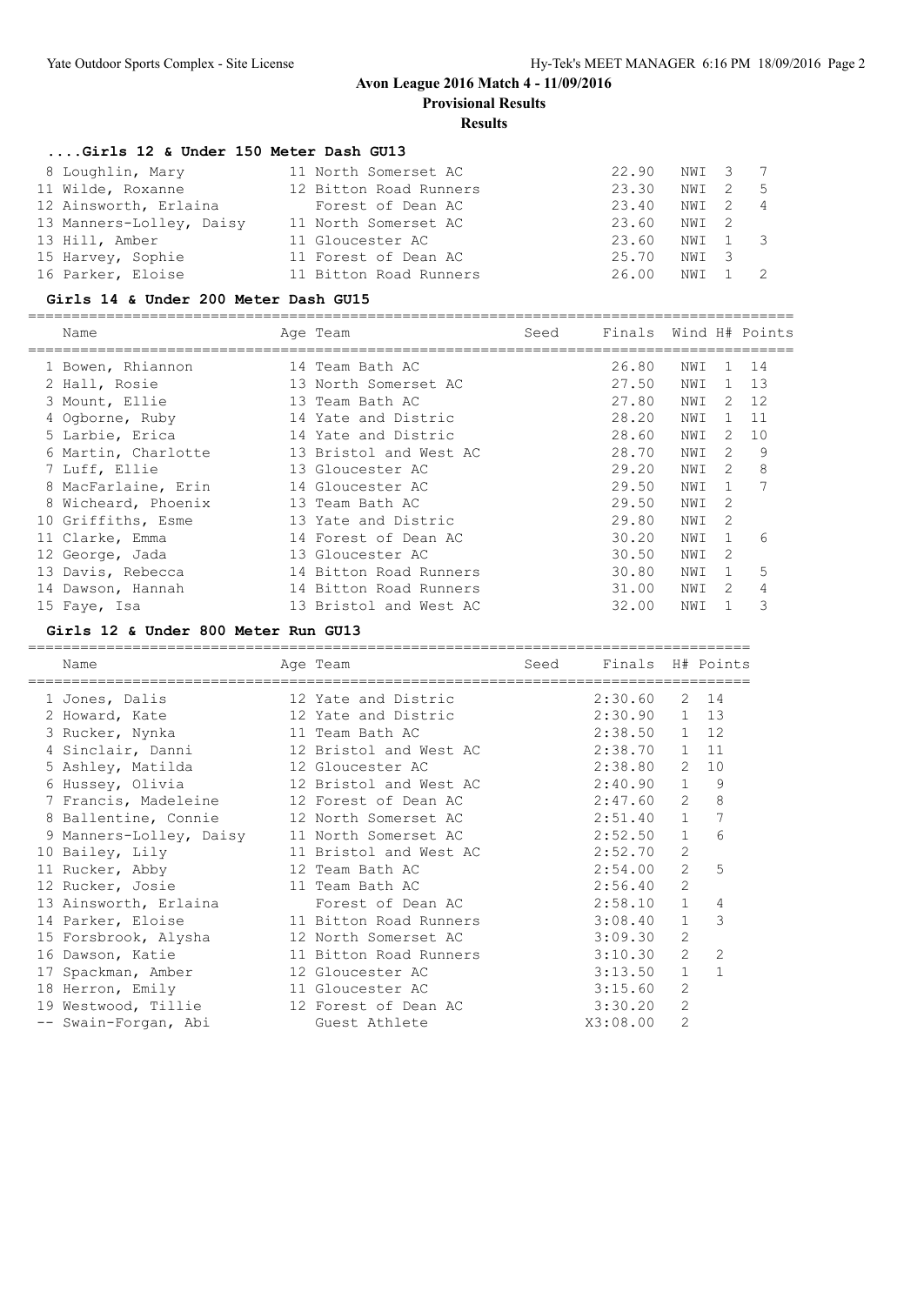**Provisional Results**

#### **Results**

#### **Girls 14 & Under 800 Meter Run GU15**

|    | Name               | Age Team               | Seed | Finals Points |    |
|----|--------------------|------------------------|------|---------------|----|
|    | 1 Webster, Eleanor | 13 Team Bath AC        |      | 2:28.00       | 14 |
|    | 2 Maylor, Enya     | 13 Team Bath AC        |      | 2:28.80       | 13 |
|    | 3 Ibbotson, India  | 13 Team Bath AC        |      | 2:29.50       |    |
|    | 4 Radford, Elle    | 14 Bristol and West AC |      | 2:33.90       | 12 |
|    | 5 Smart, Isabel    | 14 Yate and Distric    |      | 2:35.00       | 11 |
|    | 6 Davis, Rebecca   | 14 Bitton Road Runners |      | 2:35.90       | 10 |
|    | 7 Clarke, Emma     | 14 Forest of Dean AC   |      | 2:37.90       | 9  |
|    | 8 Maine, Lucy      | 14 North Somerset AC   |      | 2:38.40       | 8  |
|    | 9 Griffiths, Esme  | 13 Yate and Distric    |      | 2:44.20       | 7  |
| 10 | Redman, Eleanor    | 13 North Somerset AC   |      | 2:51.60       | 6  |
|    | 11 Smith, Avygayle | 14 Gloucester AC       |      | 3:06.90       | 5  |

#### **Girls 12 & Under 4x100 Meter Relay GU13**

================================================================================

| Team                                              | Finals<br>Seed              |       | Points |
|---------------------------------------------------|-----------------------------|-------|--------|
| 1 Bristol and West AC 'A'                         |                             | 58.40 | 14     |
| 1) Doran, Serina 12<br>2) Clarke, Thea 12         |                             |       |        |
| 3) Bailey, Lily 11<br>4) Nemi, Naomi 12           |                             |       |        |
| 2 Team Bath AC 'A'                                | 58.90                       |       | 13     |
| 1) Card, Phoebe 12<br>2) Saul, Keira 11           |                             |       |        |
| 3) Oazi, Anisah 12<br>4) Rucker, Josie 11         |                             |       |        |
| 3 Yate and District AC 'A'                        | 60.40                       |       | 12     |
| 1) Kerton, Zoe 12<br>2) Nunn, Millie 12           |                             |       |        |
| 3) Williams, Abigail 12<br>4) Jones, Dalis 12     |                             |       |        |
| 4 Forest of Dean AC 'A'                           | 62.70                       |       | 11     |
| 1) Worgan, Isabella 11<br>2) Westwood, Tillie 12  |                             |       |        |
| 3) Francis, Madeleine 12<br>4) Phillips, Leigh 12 |                             |       |        |
| 5 North Somerset AC 'A'                           | 64.50                       |       | 10     |
| 1) Forsbrook, Alysha 12                           | 2) Manners-Lolley, Daisy 11 |       |        |
| 3) Loughlin, Mary 11<br>4) Brooks, Stephanie 12   |                             |       |        |
| 6 Gloucester AC 'A'                               | 68.20                       |       | 9      |
| 1) Herron, Emily 11<br>2) Bouchireb, Cerine 11    |                             |       |        |
| 3) Ashley, Matilda 12<br>Hill, Amber 11<br>4)     |                             |       |        |

#### **Girls 14 & Under 4x100 Meter Relay GU15**

| Team                       |    | Seed                    | Finals Points |    |
|----------------------------|----|-------------------------|---------------|----|
| 1 Team Bath AC 'A'         |    |                         | 55.00         | 14 |
| 1) Bowen, Rhiannon 14      |    | 2) Webster, Eleanor 13  |               |    |
| 3) Mount, Ellie 13         |    | 4) Wicheard, Phoenix 13 |               |    |
| 2 Yate and District AC 'A' |    |                         | 57.40         | 13 |
| 1) Larbie, Erica 14        |    | 2) Ogborne, Ruby 14     |               |    |
| 3) John, Emily 14          |    | 4) Crew, Georgia 14     |               |    |
| 3 North Somerset AC 'A'    |    |                         | 57.80         | 12 |
| 1) Rhodes, Stella          |    | 2) Statham, Natasha 13  |               |    |
| 3) Maine, Lucy 14          |    | 4) Hall, Rosie 13       |               |    |
| 4 Yate and District AC 'B' |    |                         | 58.70         |    |
| 1) Griffiths, Esme 13      |    | 2) Dale, Jodie 14       |               |    |
| 3) Britten, Chloe 14       | 4) | Smart, Isabel 14        |               |    |
| 5 Gloucester AC 'A'        |    |                         | 58.80         | 11 |
| 1) George, Jada 13         |    | Ouiles, Malika 13       |               |    |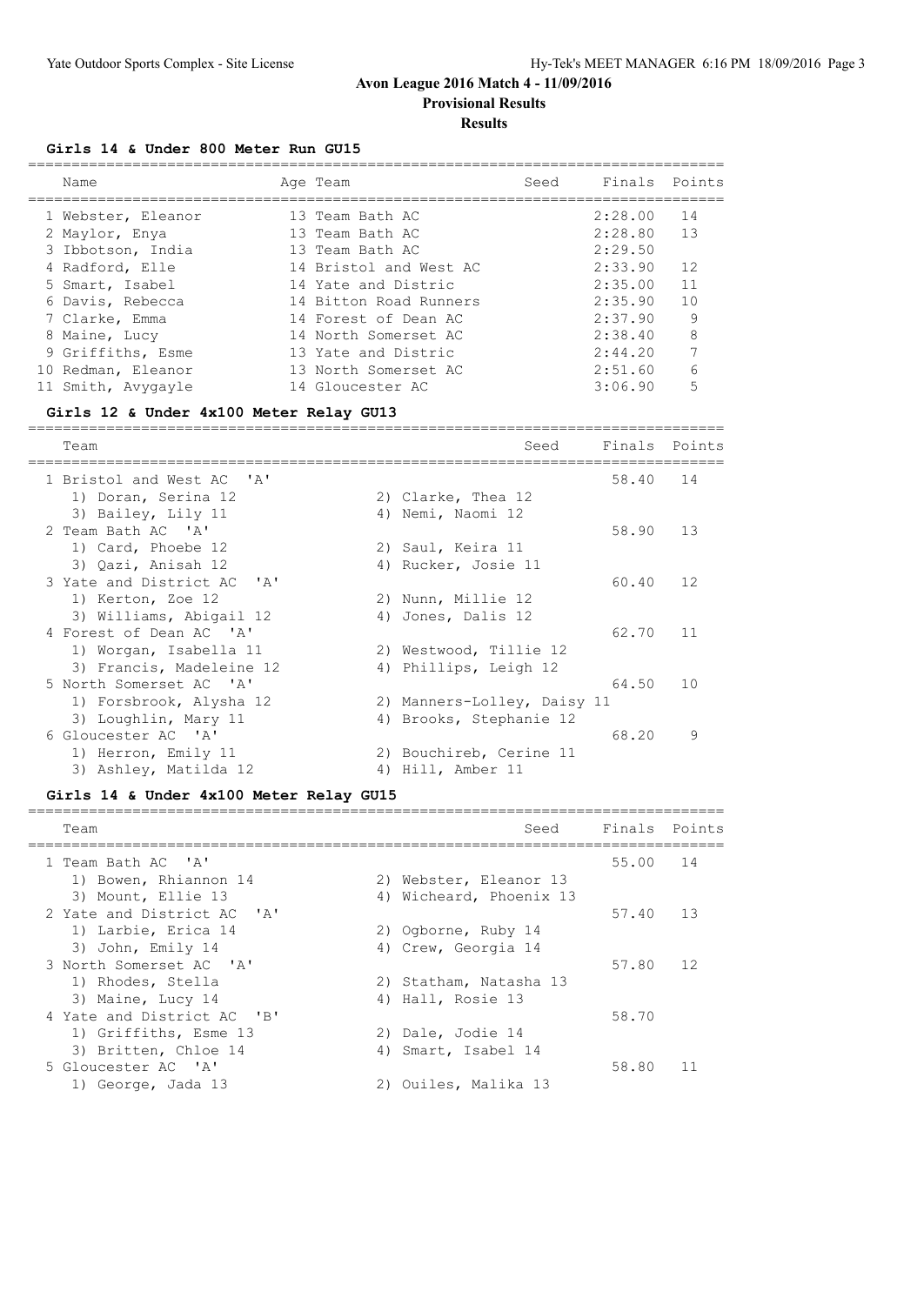**Provisional Results**

#### **Results**

**....Girls 14 & Under 4x100 Meter Relay GU15**

3) Holmes, Piper 14 4) Luff, Ellie 13

**Girls 12 & Under High Jump GU13**

| Name                 | Age Team               | Seed | Finals Points |    |
|----------------------|------------------------|------|---------------|----|
| 1 Nemi, Naomi        | 12 Bristol and West AC |      | 1.32m         | 14 |
| 2 Dickenson, Isabel  | 12 Yate and Distric    |      | 1.25m         | 13 |
| 3 Worgan, Isabella   | 11 Forest of Dean AC   |      | 1.20m         | 12 |
| 4 Dickens, Libby     | 11 Bristol and West AC |      | J1.20m        | 11 |
| 5 Bailey, Lily       | 11 Bristol and West AC |      | J1.20m        |    |
| 6 Francis, Madeleine | 12 Forest of Dean AC   |      | J1.20m        | 10 |
| 7 Westwood, Tillie   | 12 Forest of Dean AC   |      | 1.15m         |    |
| 7 Brooks, Stephanie  | 12 North Somerset AC   |      | 1.15m         | 9  |
| 9 Rucker, Abby       | 12 Team Bath AC        |      | J1.15m        | 8  |
| 10 Rucker, Josie     | 11 Team Bath AC        |      | J1.15m        |    |
| 11 Rucker, Nynka     | 11 Team Bath AC        |      | 1.10m         |    |
| 11 Forsbrook, Alysha | 12 North Somerset AC   |      | 1.10m         | 6  |
| 13 Thrush, Amber     | 12 Yate and Distric    |      | 1.05m         | 5  |
|                      |                        |      |               |    |

#### **Girls 14 & Under High Jump GU15**

| Name                | Age Team               | Seed | Finals Points |       |
|---------------------|------------------------|------|---------------|-------|
| 1 Crawley, Lily     | 13 Forest of Dean AC   |      | 1.50m         | 14    |
| 2 John, Emily       | 14 Yate and Distric    |      | 1.45m         | 12.50 |
| 2 Martin, Charlotte | 13 Bristol and West AC |      | 1.45m         | 12.50 |
| 4 Rhodes, Stella    | North Somerset AC      |      | J1.45m        | 11    |
| 5 Holmes, Piper     | 14 Gloucester AC       |      | J1.45m        | 10    |
| 6 Long, Amelia      | 14 Yate and Distric    |      | 1.40m         | 9     |
| 7 Elms, Abbie       | 14 Team Bath AC        |      | 1.35m         | 8     |
| 8 Leakey, Imogen    | 13 Team Bath AC        |      | 1.30m         |       |
| 9 Wellisane, Monell | 12 Bristol and West AC |      | 1.25m         | 6     |

#### **Girls 12 & Under Shot Put GU13**

| Name                    | Age Team               | Seed | Finals | Points |
|-------------------------|------------------------|------|--------|--------|
| 1 Harvey, Maisy         | 12 Forest of Dean AC   |      | 8.49m  | 14     |
| 2 Silko, Alisa          | 12 Bristol and West AC |      | 7.52m  | 13     |
| 3 Williams, Abigail     | 12 Yate and Distric    |      | 6.78m  | 12     |
| 4 Latham, Anna          | 12 Yate and Distric    |      | 6.38m  | 11     |
| 5 Clarke, Thea          | 12 Bristol and West AC |      | 5.81m  | 10     |
| 6 Ballentine, Connie    | 12 North Somerset AC   |      | 5.79m  | 9      |
| 7 Hussey, Olivia        | 12 Bristol and West AC |      | 5.77m  |        |
| 8 Qazi, Anisah          | 12 Team Bath AC        |      | 5.59m  | 8      |
| 9 Manners-Lolley, Daisy | 11 North Somerset AC   |      | 5.58m  |        |
| 10 Rucker, Abby         | 12 Team Bath AC        |      | 5.35m  | 6      |
| 11 Ashley, Matilda      | 12 Gloucester AC       |      | 4.88m  | 5      |
| 12 Bouchireb, Cerine    | 11 Gloucester AC       |      | 4.64m  | 4      |
| 13 Harvey, Sophie       | 11 Forest of Dean AC   |      | 4.47m  | 3      |
| 14 Bishop, Mia          | 11 Forest of Dean AC   |      | 4.28m  |        |
| 15 Thrush, Amber        | 12 Yate and Distric    |      | 3.69m  |        |
| 16 Mattacks, Edith      | 11 Team Bath AC        |      | 2.75m  |        |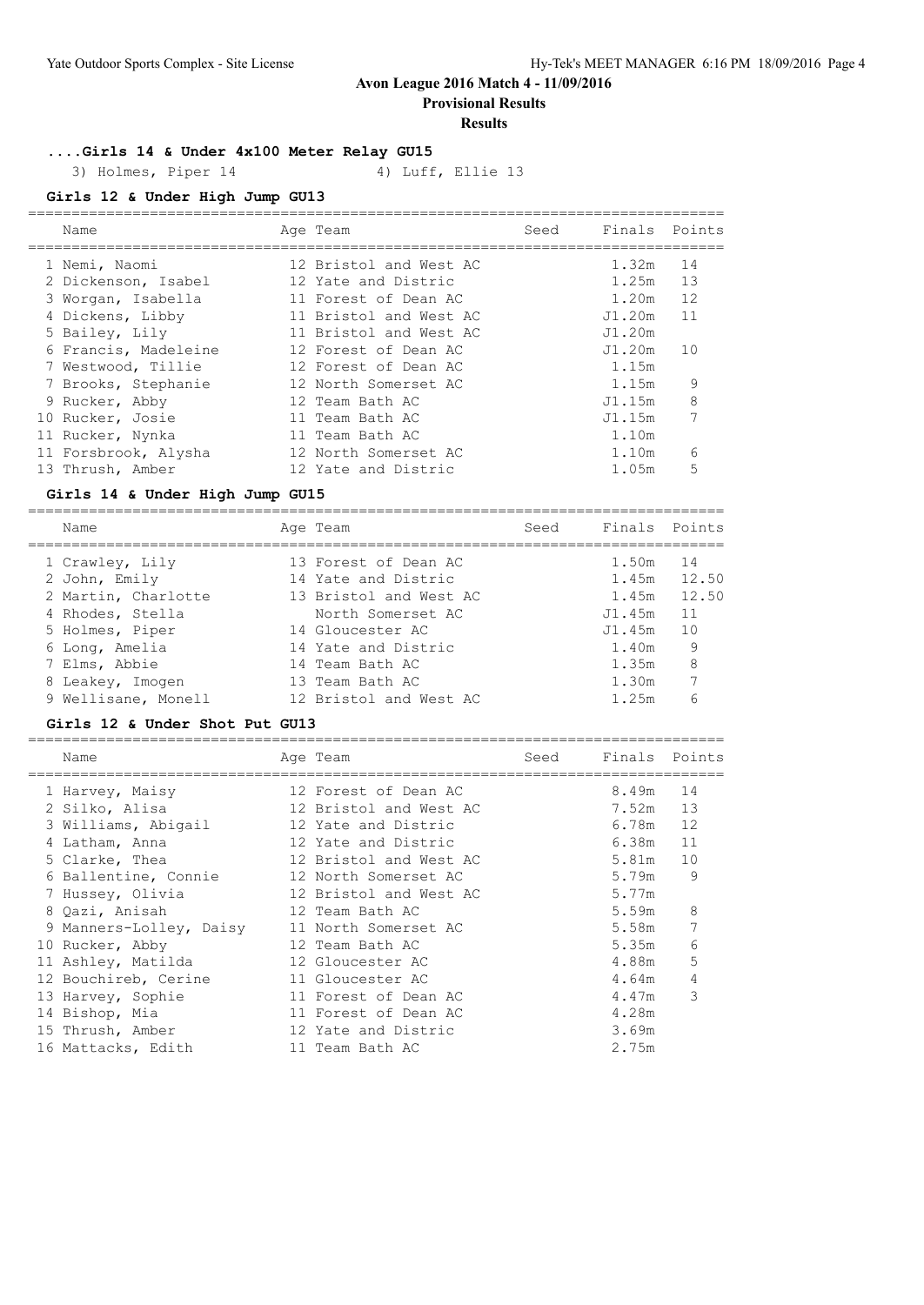# **Avon League 2016 Match 4 - 11/09/2016 Provisional Results**

# **Results**

## **Girls 14 & Under Shot Put GU15**

| Name                                    | Age Team                                       | Seed | Finals Points  |          |
|-----------------------------------------|------------------------------------------------|------|----------------|----------|
| 1 Wicheard, Phoenix                     | 13 Team Bath AC<br>13 North Somerset AC        |      | 7.92m<br>7.69m | 14<br>13 |
| 2 Statham, Natasha<br>3 Sugden, Helena  | 14 Team Bath AC                                |      | 7.36m          | 12       |
| 4 Wellisane, Monell                     | 12 Bristol and West AC<br>14 North Somerset AC |      | 7.08m<br>6.73m | 11<br>10 |
| 5 Becker, Christina<br>6 George, Jada   | 13 Gloucester AC                               |      | 6.65m          | 9        |
| 7 John, Emily                           | 14 Yate and Distric                            |      | 6.60m          | 8        |
| 8 Dale, Jodie                           | 14 Yate and Distric                            |      | 5.94m          | 7        |
| 9 Webster, Eleanor<br>10 Ouiles, Malika | 13 Team Bath AC<br>13 Gloucester AC            |      | 5.84m<br>5.23m | ี        |
|                                         |                                                |      |                |          |

#### **Girls 12 & Under Discus Throw GU13**

| Name                 | Age Team               | Seed | Finals Points |     |
|----------------------|------------------------|------|---------------|-----|
| 1 Hellings, Isabel   | 12 North Somerset AC   |      | 22.41m        | 14  |
| 2 Clarke, Thea       | 12 Bristol and West AC |      | 18.53m        | 13  |
| 3 Lewis, Jessica     | 12 Bristol and West AC |      | 18.02m        | 12  |
| 4 Harvey, Maisy      | 12 Forest of Dean AC   |      | 17.92m        | 11  |
| 5 Thrush, Amber      | 12 Yate and Distric    |      | 17.64m        | 10  |
| 6 Loughlin, Mary     | 11 North Somerset AC   |      | 14.03m        | 9   |
| 7 Hussey, Olivia     | 12 Bristol and West AC |      | 13.93m        |     |
| 8 Harvey, Sophie     | 11 Forest of Dean AC   |      | 11.47m        | 8   |
| 9 Latham, Anna       | 12 Yate and Distric    |      | 11.30m        |     |
| 10 Bishop, Mia       | 11 Forest of Dean AC   |      | 11.06m        |     |
| 11 Forsbrook, Alysha | 12 North Somerset AC   |      | 9.13m         |     |
| -- Lewis, Elizabeth  | 14 Gloucester AC       |      | DO.           | 929 |

#### **Girls 14 & Under Discus Throw GU15**

================================================================================ Name Age Team Seed Finals Points

| Name                | Ade leall            | beeu | FINAIS FOINUS |     |
|---------------------|----------------------|------|---------------|-----|
| 1 Becker, Christina | 14 North Somerset AC |      | 23.01m 14     |     |
| 2 Dale, Jodie       | 14 Yate and Distric  |      | 16.92m        | 13  |
| 3 Bennett, Xenia    | 13 Forest of Dean AC |      | 16.38m        | 12  |
| 4 Newman, Poppy     | 13 Team Bath AC      |      | 16.05m        | -11 |
| 5 Sugden, Helena    | 14 Team Bath AC      |      | 15.54m        | 10  |
| 6 Phelps, Chloe     | 14 Yate and Distric  |      | 13.83m        | 9   |
| 7 Ouiles, Malika    | 13 Gloucester AC     |      | 11.23m        | 8   |
|                     |                      |      |               |     |

#### **Women 16 & Under 100 Meter Dash LU17**

| Name                 | Age Team               | Seed | Finals Wind H# Points |      |    |       |
|----------------------|------------------------|------|-----------------------|------|----|-------|
| 1 Dawe-Lane, Imogen  | 16 Team Bath AC        |      | 13.00                 | NWT  |    | 2 14  |
| 2 Nemi, Nina         | 15 Bristol and West AC |      | 13.10                 | NWI  |    | - 1.3 |
| 3 Blundell, Jenna    | 15 Team Bath AC        |      | 13.20                 | NWI  |    | 12    |
| 4 Jones, Molly       | 15 Yate and Distric    |      | 13.30                 | NWI  |    | 11    |
| 5 Temple, Sophie     | 15 Gloucester AC       |      | 13.40                 | NWI  |    | 10    |
| 6 Wyatt, Tilly       | 15 Yate and Distric    |      | 13.60                 | NW T | -2 | -9    |
| 7 Robbins, Katie     | 15 Yate and Distric    |      | 13.70                 | NWI  | -2 |       |
| 8 Constable, Kirstie | 15 Gloucester AC       |      | 13.90                 | NWI  | 2  | -8    |
| 9 Fategbe, Fathia    | 15 Gloucester AC       |      | 14.70                 | NW I |    |       |
|                      |                        |      |                       |      |    |       |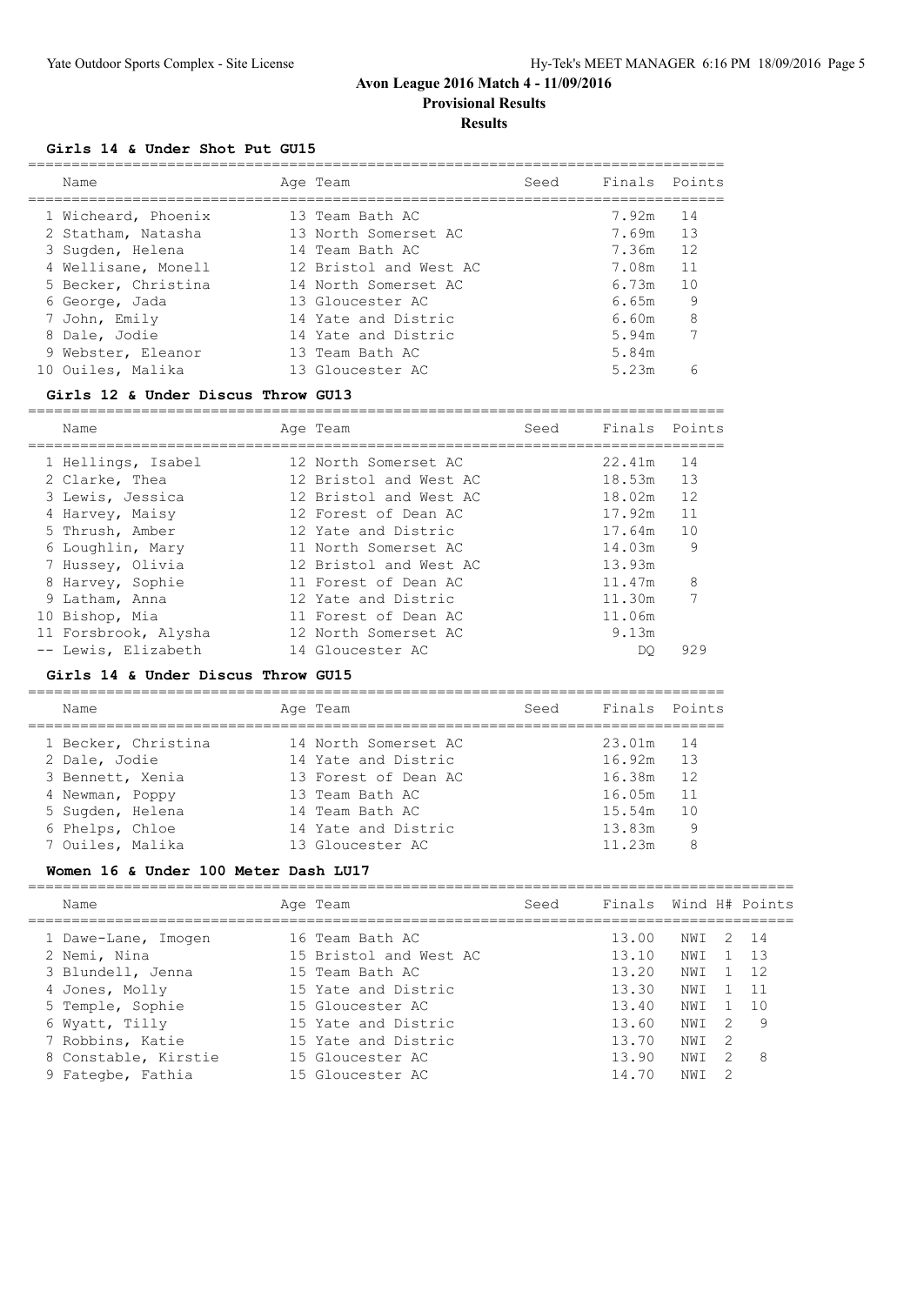**Provisional Results**

# **Results**

#### **Women 35-99 100 Meter Dash VL**

| Name               | Age Team             | Seed | Finals Wind Points |        |  |
|--------------------|----------------------|------|--------------------|--------|--|
| 1 Burkey, Char     | 49 Team Bath AC      |      | 15.70              | NWI 14 |  |
| 2 Jeffries, Louise | 57 Team Bath AC      |      | 16.20              | NWI 13 |  |
| 3 Jones, Karen     | 55 Yate and Distric  |      | 16.60              | NWI 12 |  |
| 4 Hudson, Della    | 47 North Somerset AC |      | 17.50              | NWI 11 |  |
| 5 Robson, Nicki    | 45 Yate and Distric  |      | 17.70              | NM T   |  |

#### **Women 15-99 100 Meter Dash SL**

| Name         |                                                                                                                                                                                                                                           | Seed                                                                                                                                                                                                                                                                                    | Finals                                                                        |                                                             |                                                           |                                             |
|--------------|-------------------------------------------------------------------------------------------------------------------------------------------------------------------------------------------------------------------------------------------|-----------------------------------------------------------------------------------------------------------------------------------------------------------------------------------------------------------------------------------------------------------------------------------------|-------------------------------------------------------------------------------|-------------------------------------------------------------|-----------------------------------------------------------|---------------------------------------------|
|              |                                                                                                                                                                                                                                           |                                                                                                                                                                                                                                                                                         | 12.20<br>12.80<br>13.10<br>13.30<br>13.30<br>14.20<br>14.50<br>14.80<br>14.80 | NWI<br>NWI<br>NWI<br>NWI<br>NWI<br>NWI<br>NWI<br>NWI<br>NWI | 2<br>2<br>$\mathcal{P}$<br>$\mathcal{L}$<br>$\mathcal{L}$ | 14<br>-13<br>12<br>10.50<br>10.50<br>9<br>8 |
| Sonn, Angela |                                                                                                                                                                                                                                           |                                                                                                                                                                                                                                                                                         | 15.10<br>16.40<br>18.70                                                       | NWI<br>NWI<br>NWI                                           | 3<br>3                                                    | 6<br>5<br>4                                 |
|              | 1 Williams, Hannah<br>2 Lambert, Sophie<br>3 Mattacks, Zoe<br>4 Gardiner, Bethany<br>4 Long, Sarah<br>6 Conibear, Lucy<br>7 Andersen, Sofie<br>8 Herreros, Dulcie<br>8 Tucker, Bethany<br>10<br>11 Hall, Sherryl<br>12 Mannings, Philippa | Age Team<br>27 Bristol and West AC<br>18 Gloucester AC<br>17 Team Bath AC<br>15 Gloucester AC<br>17 Team Bath AC<br>17 Yate and Distric<br>17 Yate and Distric<br>26 Bristol and West AC<br>25 Yate and Distric<br>55 Forest of Dean AC<br>49 Forest of Dean AC<br>23 North Somerset AC |                                                                               |                                                             |                                                           | Wind H# Points                              |

#### **Women 16 & Under 200 Meter Dash LU17**

| Name                 | Age Team            | Seed | Finals Wind Points |                 |     |
|----------------------|---------------------|------|--------------------|-----------------|-----|
| 1 Dawe-Lane, Imogen  | 16 Team Bath AC     |      | 26.90              | NWI 14          |     |
| 2 Temple, Sophie     | 15 Gloucester AC    |      | 27.60              | NWI             | 13  |
| 3 Robbins, Katie     | 15 Yate and Distric |      | 27.70              | NWI             | 12  |
| 4 Ousby, Becci       | 16 Team Bath AC     |      | 27.90              | NWI             | 11  |
| 5 Constable, Kirstie | 15 Gloucester AC    |      | 29.10              | NW <sub>T</sub> | 1 N |
| 6 Robson, Abigail    | 15 Yate and Distric |      | 30.10              | NM T            | 9   |

#### **Women 15-99 200 Meter Dash SL**

| Name                  | Age Team               | Seed | Finals Wind H# Points |     |               |     |
|-----------------------|------------------------|------|-----------------------|-----|---------------|-----|
| 1 Williams, Hannah    | 27 Bristol and West AC |      | 25.60                 | NWI | ı.            | 14  |
| 2 Lewis, Annie        | 17 Yate and Distric    |      | 26.60                 | NWI | 1.            | 13  |
| 3 Long, Sarah         | 17 Team Bath AC        |      | 27.20                 | NWI | 1.            | 12  |
| 4 Mattacks, Zoe       | 17 Team Bath AC        |      | 27.40                 | NWI | $\mathcal{L}$ | -11 |
| 5 Taylor, Georgia     | 17 Yate and Distric    |      | 27.70                 | NWI | $\mathcal{L}$ | 10  |
| 6 Gardiner, Bethany   | 15 Gloucester AC       |      | 27.90                 | NWI |               | 9   |
| 7 Dent, Hattie        | 20 Yate and Distric    |      | 28.60                 | NWI | 1             |     |
| 8 Davies, Kate        | 20 Gloucester AC       |      | 29.30                 | NWI | $\mathcal{L}$ | 8   |
| 9 Herreros, Dulcie    | 26 Bristol and West AC |      | 30.40                 | NWI | $\mathcal{P}$ | 7   |
| 10 Sonn, Angela       | 55 Forest of Dean AC   |      | 32.80                 | NWI | $\mathbf{1}$  | 6   |
| 11 Hall, Sherryl      | 49 Forest of Dean AC   |      | 34.10                 | NWI | $\mathcal{L}$ | 5   |
| 12 Bishop, Sarah      | 48 Forest of Dean AC   |      | 34.80                 | NWI | $\mathcal{L}$ |     |
| 13 Mannings, Philippa | 23 North Somerset AC   |      | 42.70                 | NWI |               |     |
| -- Tucker, Bethany    | 25 Yate and Distric    |      | X31.30                | NWI |               |     |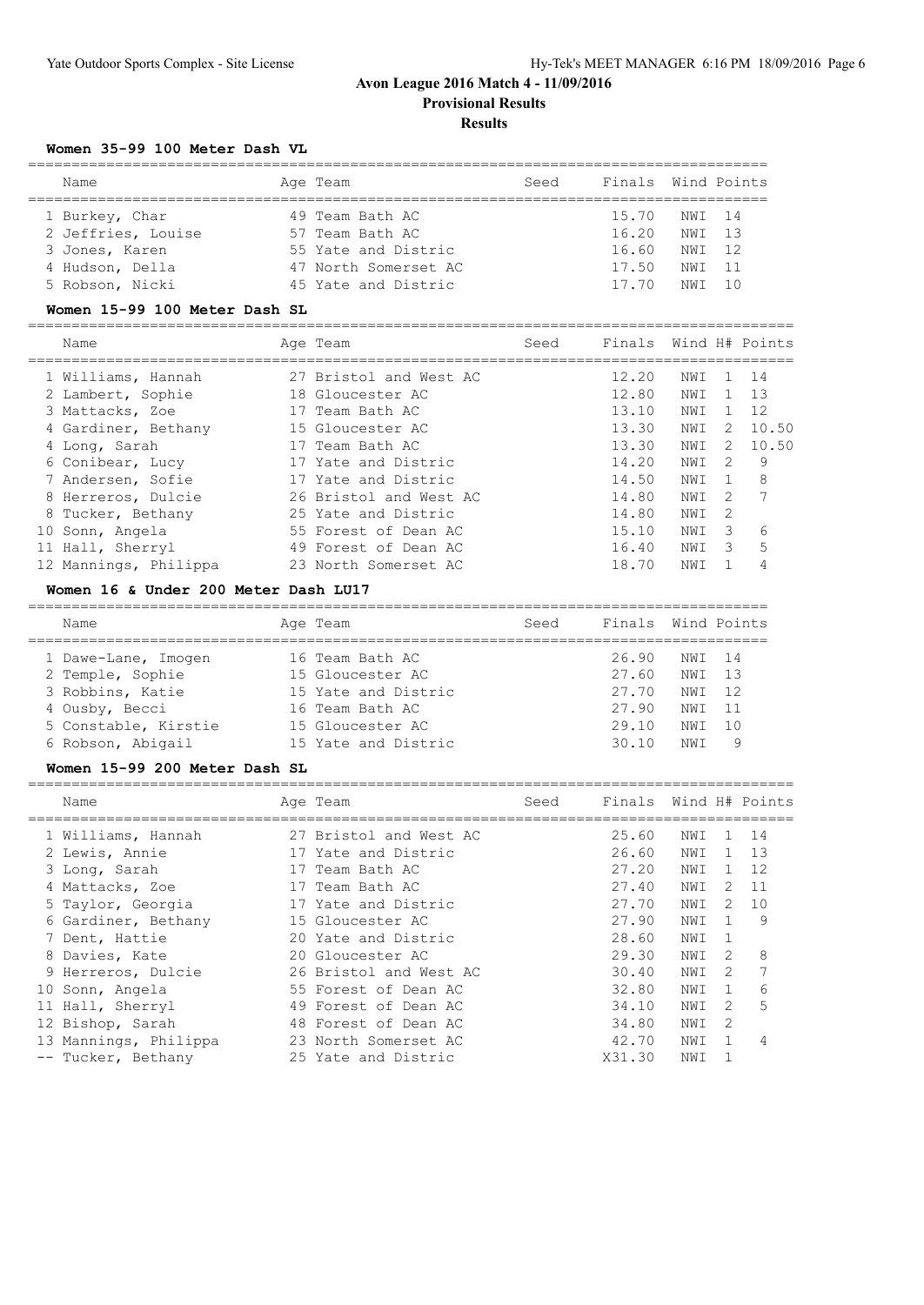**Provisional Results**

#### **Results**

#### **Women 16 & Under 800 Meter Run LU17**

| Name                | Age Team               | Seed | Finals Points |     |
|---------------------|------------------------|------|---------------|-----|
| 1 Wilson, Sarah     | 15 Team Bath AC        |      | 2:21.50       | -14 |
| 2 Littlechild, Jade | 15 Team Bath AC        |      | 2:25.20       | 13  |
| 3 Plews, Elizabeth  | 15 Bristol and West AC |      | 2:32.60       | 12  |
| 4 Gough, Jade       | 15 Gloucester AC       |      | 2:39.70       | 11  |
| 5 Cook, Maria       | 15 Yate and Distric    |      | 2:45.40       | 10  |
| 6 Weyman, Charlotte | 14 Yate and Distric    |      | 3:12.00       |     |
|                     |                        |      |               |     |

#### **Women 15-99 800 Meter Run SL**

| Name |                                                                                                                                                                                             | Seed                                                                                                                                                                                                                                        |         |                                                                      |
|------|---------------------------------------------------------------------------------------------------------------------------------------------------------------------------------------------|---------------------------------------------------------------------------------------------------------------------------------------------------------------------------------------------------------------------------------------------|---------|----------------------------------------------------------------------|
|      |                                                                                                                                                                                             |                                                                                                                                                                                                                                             |         | 14                                                                   |
|      |                                                                                                                                                                                             |                                                                                                                                                                                                                                             |         | 13                                                                   |
|      |                                                                                                                                                                                             |                                                                                                                                                                                                                                             |         | 12                                                                   |
|      |                                                                                                                                                                                             |                                                                                                                                                                                                                                             | 2:45.60 | 11                                                                   |
|      |                                                                                                                                                                                             |                                                                                                                                                                                                                                             |         | 10                                                                   |
|      |                                                                                                                                                                                             |                                                                                                                                                                                                                                             |         | 9                                                                    |
|      |                                                                                                                                                                                             |                                                                                                                                                                                                                                             | 3:21.40 | 8                                                                    |
|      |                                                                                                                                                                                             |                                                                                                                                                                                                                                             | 3:25.90 | $\overline{7}$                                                       |
|      |                                                                                                                                                                                             |                                                                                                                                                                                                                                             | 3:38.30 |                                                                      |
|      |                                                                                                                                                                                             |                                                                                                                                                                                                                                             | DO      |                                                                      |
|      | 1 Burt, Anna<br>2 Withers, Alys<br>3 Jeffries, Louise<br>4 Dowle, Emily<br>5 Taylor, Georgia<br>6 Mead, Jessica<br>7 Callas, Melanie<br>8 Park, Lynne<br>9 John, Tracey<br>-- Hall, Sherryl | Age Team<br>16 Team Bath AC<br>16 North Somerset AC<br>57 Team Bath AC<br>18 Forest of Dean AC<br>17 Yate and Distric<br>16 Yate and Distric<br>50 North Somerset AC<br>55 Forest of Dean AC<br>45 Yate and Distric<br>49 Forest of Dean AC |         | Finals Points<br>2:13.00<br>2:33.90<br>2:45.30<br>2:52.90<br>2:56.80 |

#### **Women 16 & Under 300 Meter Hurdles LU17**

| Name                 |  | Age Team               | Seed | Finals Points |    |  |  |  |  |  |  |
|----------------------|--|------------------------|------|---------------|----|--|--|--|--|--|--|
| 1 Dawe-Lane, Imogen  |  | 16 Team Bath AC        |      | 46.60 14      |    |  |  |  |  |  |  |
| 2 Hartnoll, Madeline |  | 16 Bristol and West AC |      | 52.20         | 13 |  |  |  |  |  |  |
| 3 Weyman, Charlotte  |  | 14 Yate and Distric    |      | 56.60         | 12 |  |  |  |  |  |  |
| 4 Durham, Lucy       |  | 15 Yate and Distric    |      | 57.80 11      |    |  |  |  |  |  |  |

#### **Women 15-99 400 Meter Hurdles SL**

| Name            |  | Age Team             | Seed | Finals Points |    |  |  |  |  |  |  |
|-----------------|--|----------------------|------|---------------|----|--|--|--|--|--|--|
|                 |  |                      |      |               |    |  |  |  |  |  |  |
| 1 Dent, Hattie  |  | 20 Yate and Distric  |      | 72.60 14      |    |  |  |  |  |  |  |
| 2 Cook, Laura   |  | 17 Yate and Distric  |      | 1:21.50       | 13 |  |  |  |  |  |  |
| 3 Mead, Jessica |  | 16 Yate and Distric  |      | 1:24.40       |    |  |  |  |  |  |  |
| 4 Hudson, Della |  | 47 North Somerset AC |      | 1:47.80       | 12 |  |  |  |  |  |  |

## **Women 16 & Under 4x100 Meter Relay LU17**

| Seed<br>Team                                                              | Finals Points |    |
|---------------------------------------------------------------------------|---------------|----|
| 1 Gloucester AC 'A'<br>1) Temple, Sophie 15<br>2) Gardiner, Bethany 15    | 53.40 14      |    |
| 4) MacFarlaine, Erin 14<br>3) Constable, Kirstie 15                       |               |    |
| 2 Yate and District AC 'A'<br>1) Wyatt, Tilly 15<br>2) Robson, Abigail 15 | 53.90 13      |    |
| 4) Robbins, Katie 15<br>3) Jones, Molly 15                                |               |    |
| 3 Team Bath AC 'A'<br>1) Littlechild, Jade 15<br>2) Dawe-Lane, Imogen 16  | 55.70         | 12 |
| Ousby, Becci 16<br>3) Golledge, Morgan 15<br>4)                           |               |    |
|                                                                           |               |    |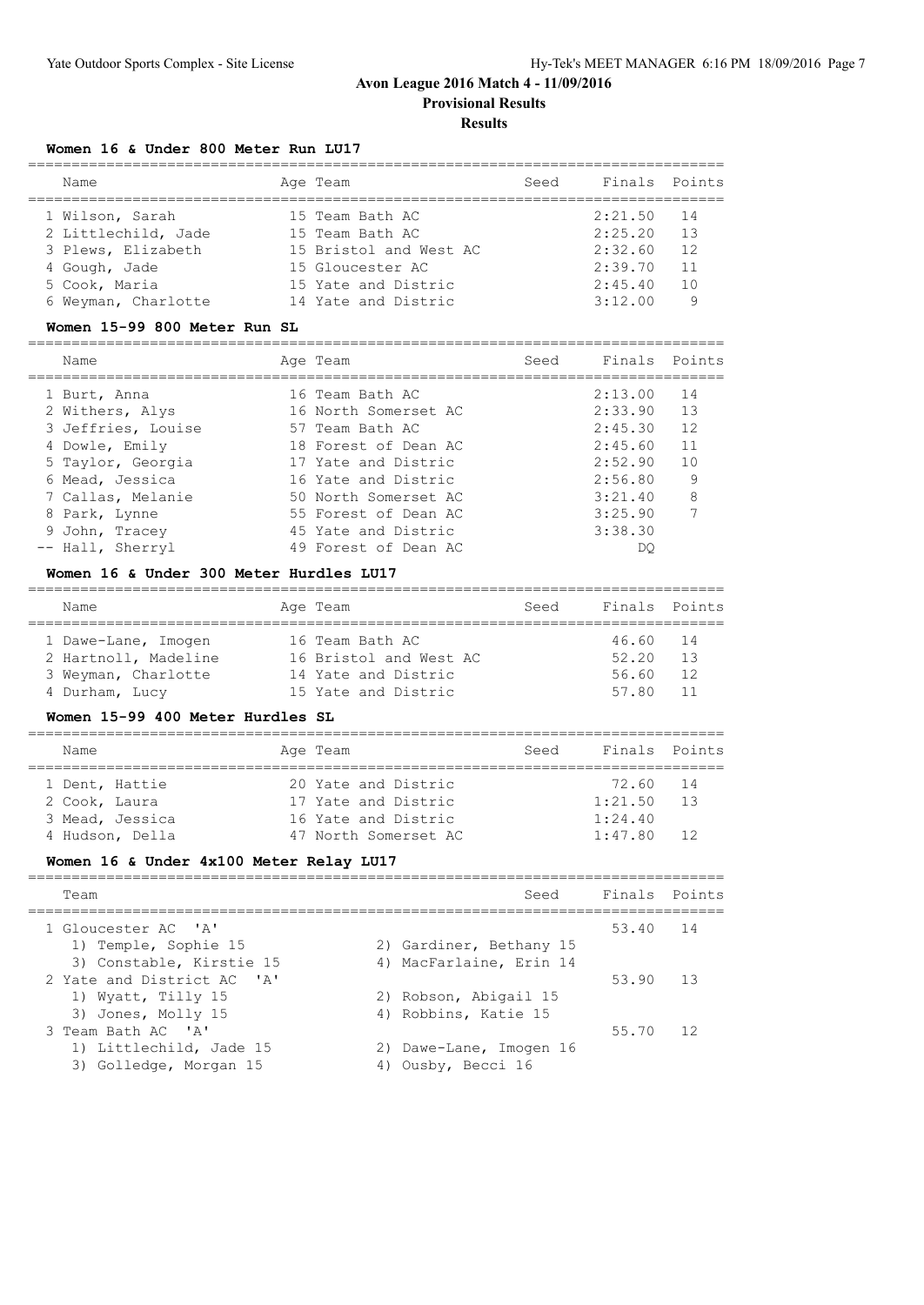# **Avon League 2016 Match 4 - 11/09/2016 Provisional Results**

**Results**

| Women 16 & Under 4x100 Meter Relay LU17 |  |  |  |  |
|-----------------------------------------|--|--|--|--|

| 4 Yate and District AC 'B' |                    | 58.30 |
|----------------------------|--------------------|-------|
| 1) Weyman, Charlotte 14    | 2) Pitts, Chloe 15 |       |
| 3) Durham, Lucy 15         | 4) Cook, Maria 15  |       |

## **Women 15-99 4x100 Meter Relay SL**

| Team                                                                 |    | Seed                                     | Finals Points |    |
|----------------------------------------------------------------------|----|------------------------------------------|---------------|----|
| 1 Team Bath AC 'A'<br>1) Mattacks, Zoe 17                            |    |                                          | 55.30         | 14 |
| 3) Burkey, Char 49                                                   |    | 2) Long, Sarah 17<br>4) Burt, Anna 16    |               |    |
| 2 Yate and District AC 'A'<br>1) Lewis, Annie 17                     |    | 2) Tucker, Bethany 25                    | 55.90         | 13 |
| 3) Conibear, Lucy 17<br>3 Yate and District AC 'B'                   |    | 4) Dent, Hattie 20                       | 56.20         |    |
| 1) Andersen, Sofie 17<br>3) Taylor, Georgia 17                       |    | 2) Mead, Jessica 16<br>4) Cook, Laura 17 |               |    |
| 4 Forest of Dean AC 'A'<br>1) Sonn, Angela 55<br>3) Bishop, Sarah 48 | 4) | 2) Hall, Sherryl 49<br>Dowle, Emily 18   | 65.30         | 12 |
|                                                                      |    |                                          |               |    |

#### **Women 16 & Under High Jump LU17**

| Name              | Age Team               | Seed | Finals Points |    |
|-------------------|------------------------|------|---------------|----|
| 1 Nemi, Nina      | 15 Bristol and West AC |      | 1.56m 14      |    |
| 2 Jelf, Renee     | 15 Team Bath AC        |      | J1.56m        | 13 |
| 3 Bakare, Emma    | 15 North Somerset AC   |      | 1.50m         | 12 |
| 4 Blundell, Jenna | 15 Team Bath AC        |      | 1.45m         | 11 |
| 5 Jones, Molly    | 15 Yate and Distric    |      | 1.40m         | 10 |
| 6 Ousby, Becci    | 16 Team Bath AC        |      | 1.30m         |    |
| 7 Robson, Abigail | 15 Yate and Distric    |      | J1.30m        | 9  |
|                   |                        |      |               |    |

================================================================================

#### **Women 15-99 High Jump SL**

| Name              |  | Age Team             | Seed | Finals Points |  |  |  |  |  |  |  |
|-------------------|--|----------------------|------|---------------|--|--|--|--|--|--|--|
| 1 Davies, Kate    |  | 20 Gloucester AC     |      | 1.50m 14      |  |  |  |  |  |  |  |
| 2 Andersen, Sofie |  | 17 Yate and Distric  |      | 1.40m 13      |  |  |  |  |  |  |  |
| 3 Hudson, Della   |  | 47 North Somerset AC |      | 1.00m 12      |  |  |  |  |  |  |  |

#### **Women 16 & Under Pole Vault LU17**

| Name                                                                             |  | Age Team                                                                           | Seed | Finals Points                        |  |  |  |  |  |  |
|----------------------------------------------------------------------------------|--|------------------------------------------------------------------------------------|------|--------------------------------------|--|--|--|--|--|--|
| -- Adams, Ella<br>-- Hartnoll, Madeline<br>-- Leong, Esther<br>-- Marrett, Chloe |  | 16 Team Bath AC<br>16 Bristol and West AC<br>16 North Somerset AC<br>Guest Athlete |      | X2.63m<br>X2.43m<br>X3.43m<br>X2.03m |  |  |  |  |  |  |

## **Women 15-99 Pole Vault SL**

| Name              |  | Age Team |                     | Seed | Finals Points |  |
|-------------------|--|----------|---------------------|------|---------------|--|
| -- Conibear, Lucy |  |          | 17 Yate and Distric |      | X2.43m        |  |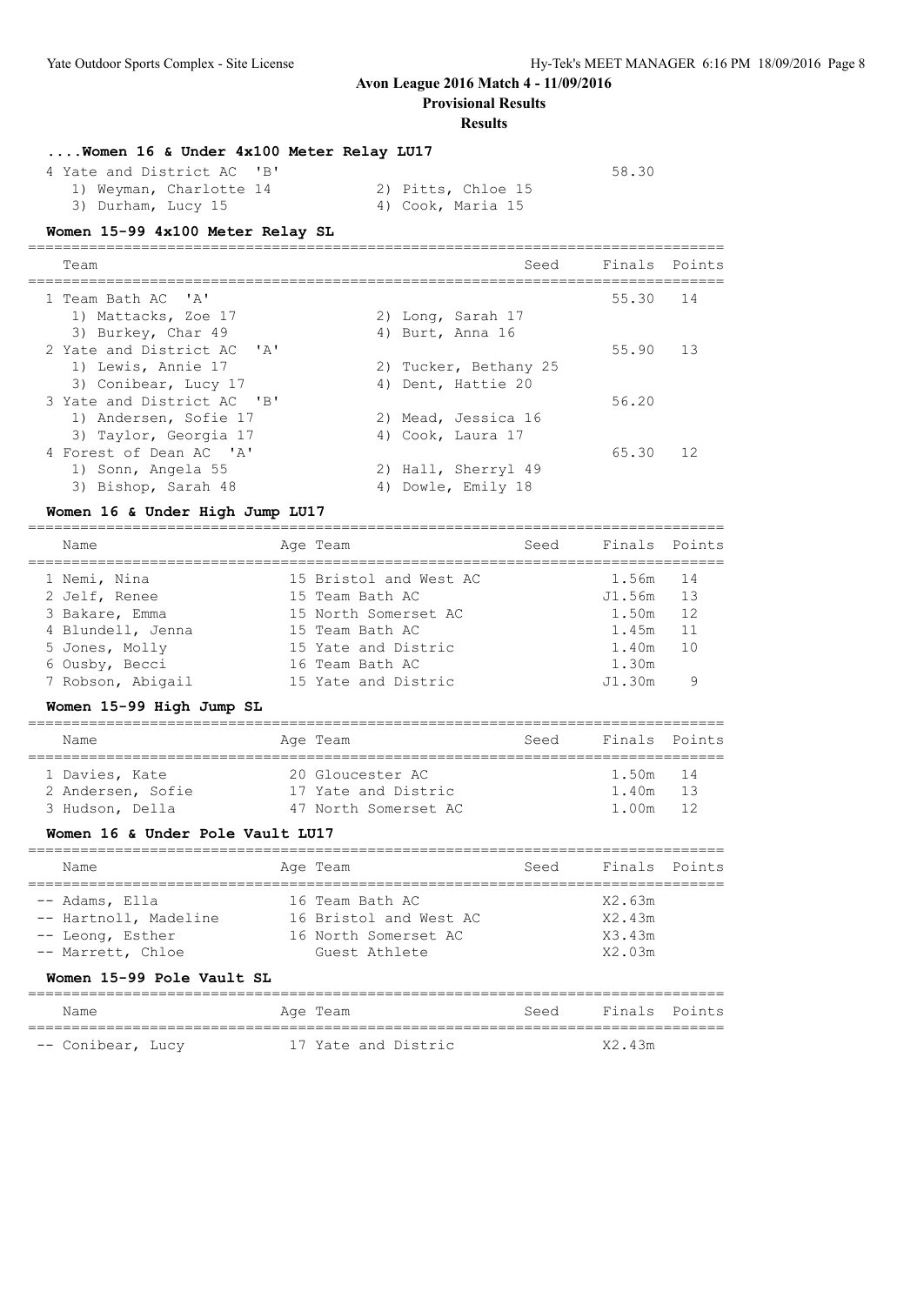**Provisional Results**

================================================================================

#### **Results**

# **Women 16 & Under Triple Jump LU17**

| Name |                                                                            | Seed                                                                                         |       |        |                                    |
|------|----------------------------------------------------------------------------|----------------------------------------------------------------------------------------------|-------|--------|------------------------------------|
|      |                                                                            |                                                                                              |       |        |                                    |
|      |                                                                            |                                                                                              | 9.38m | NWI 13 |                                    |
|      |                                                                            |                                                                                              | 9.35m | NWI 12 |                                    |
|      |                                                                            |                                                                                              | 9.21m | NWI 11 |                                    |
|      | 1 Ousby, Becci<br>2 Robbins, Katie<br>3 Bond, Alexis<br>4 Golledge, Morgan | Age Team<br>16 Team Bath AC<br>15 Yate and Distric<br>16 Yate and Distric<br>15 Team Bath AC |       |        | Finals Wind Points<br>9.82m NWI 14 |

# **Women 15-99 Triple Jump SL**

| Name                                 | Age Team                                         | Seed | Finals Wind Points |                  |  |
|--------------------------------------|--------------------------------------------------|------|--------------------|------------------|--|
| 1 Jesudason, Andrea<br>2 Miles, Abby | 23 Bristol and West AC<br>17 Bristol and West AC |      | 10.55m<br>10.35m   | NWI 14<br>NWI 13 |  |
| 3 Long, Sarah                        | 17 Team Bath AC                                  |      | 9.04m              | NWI 12           |  |
| 4 Smerdon, Joanne                    | 20 Yate and Distric                              |      | 8.33m              | NWT 11           |  |

#### **Women 16 & Under Shot Put LU17**

| Name              | Age Team             | Seed | Finals Points |    |
|-------------------|----------------------|------|---------------|----|
| 1 Jones, Chloe    | 16 Gloucester AC     |      | 9.87m 14      |    |
| 2 Blundell, Jenna | 15 Team Bath AC      |      | $9.59m$ 13    |    |
| 3 Robson, Abigail | 15 Yate and Distric  |      | 8.49m         | 12 |
| 4 Adams, Ella     | 16 Team Bath AC      |      | 8.34m         | 11 |
| 5 Pitts, Chloe    | 15 Yate and Distric  |      | 7.05m         | 10 |
| 6 Cook, Maria     | 15 Yate and Distric  |      | 6.81m         |    |
| 7 Kolic, Melissa  | 15 Forest of Dean AC |      | 6.65m         | 9  |
|                   |                      |      |               |    |

## **Women 15-99 Shot Put SL**

| Name                 | Age Team             | Seed | Finals Points |    |
|----------------------|----------------------|------|---------------|----|
| 1 Davies, Kate       | 20 Gloucester AC     |      | 9.57m         | 14 |
| 2 Allen, Francesca   | 20 North Somerset AC |      | 8.75m         | 13 |
| 3 Smerdon, Joanne    | 20 Yate and Distric  |      | 7.60m         | 12 |
| 4 Burkey, Char       | 49 Team Bath AC      |      | 7.21m         | 11 |
| 5 Mattacks, Zoe      | 17 Team Bath AC      |      | 6.27m         | 10 |
| 6 Robson, Nicki      | 45 Yate and Distric  |      | 6.20m         | 9  |
| 7 Jones, Karen       | 55 Yate and Distric  |      | 6.07m         |    |
| 8 Smith, Sam         | 35 Yate and Distric  |      | 5.21m         |    |
| 9 Paris, Miriam      | 49 Forest of Dean AC |      | 4.91m         | 8  |
| 10 Francis, Stefanie | 50 Forest of Dean AC |      | 4.85m         |    |
| 11 White, Deborah    | 46 Forest of Dean AC |      | 4.50m         |    |
| -- Holloway, Jacqui  | 20 Gloucester AC     |      | X7.85m        |    |

## **Women 16 & Under Discus Throw LU17**

| Name             | Age Team             | Seed | Finals Points |    |
|------------------|----------------------|------|---------------|----|
| 1 Jones, Chloe   | 16 Gloucester AC     |      | 31.13m        | 14 |
| 2 Adams, Ella    | 16 Team Bath AC      |      | 23.74m        | 13 |
| 3 Jackson, Amy   | 16 North Somerset AC |      | 23.71m        | 12 |
| 4 Cook, Maria    | 15 Yate and Distric  |      | 17.45m        | 11 |
| 5 Kolic, Melissa | 15 Forest of Dean AC |      | 17.00m        | 10 |
| 6 Pitts, Chloe   | 15 Yate and Distric  |      | 15.44m        | 9  |
|                  |                      |      |               |    |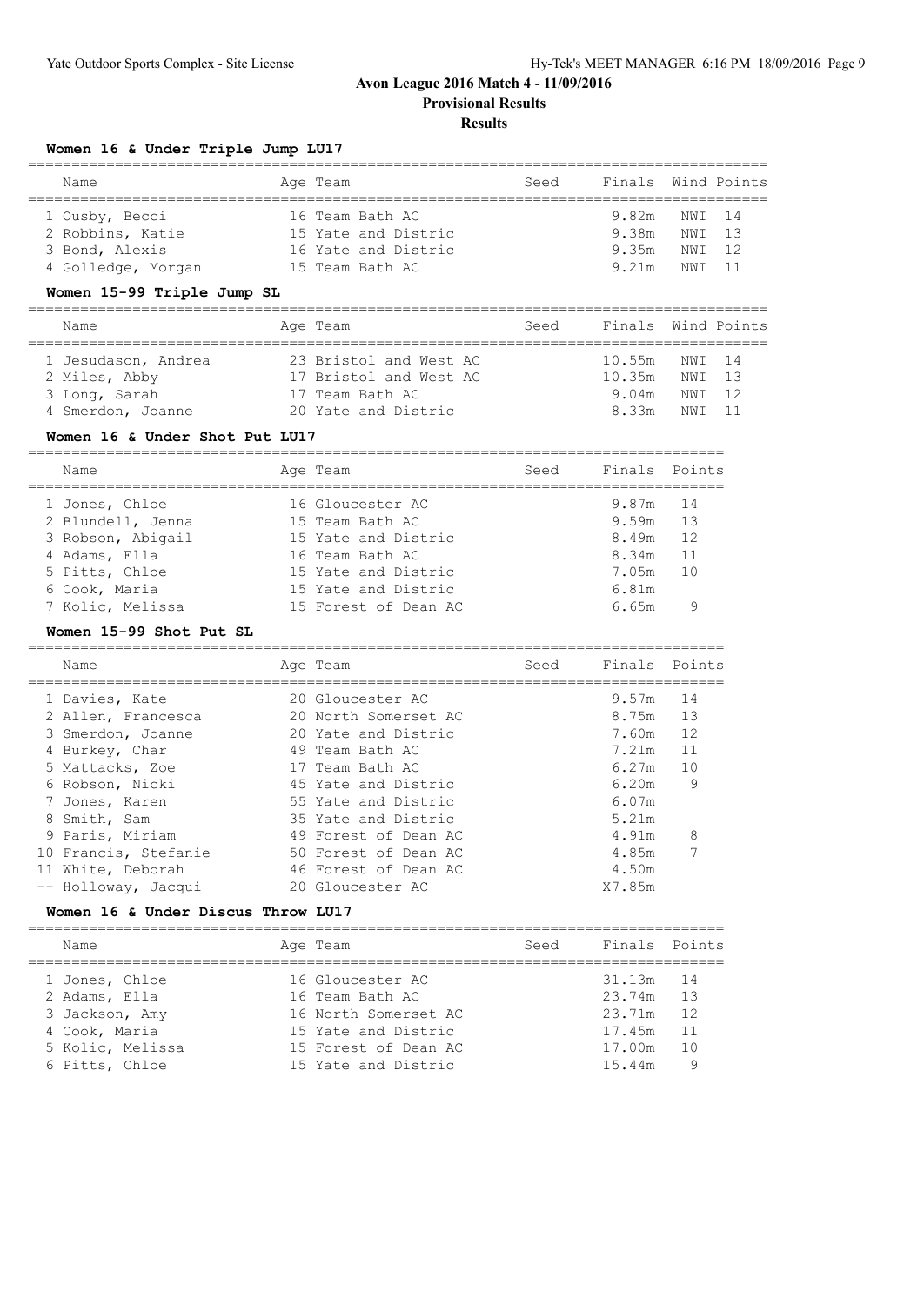=============================

# **Avon League 2016 Match 4 - 11/09/2016**

**Provisional Results**

#### **Results**

#### **....Women 16 & Under Discus Throw LU17**

| 7 Golledge, Morgan | 15 Team Bath AC        | 12.29m | - 8 |
|--------------------|------------------------|--------|-----|
| 8 Thorpe, Sarah    | 15 Bitton Road Runners | 11.49m |     |

#### **Women 15-99 Discus Throw SL**

| Name                | Age Team             | Seed | Finals Points |    |
|---------------------|----------------------|------|---------------|----|
| 1 Allen, Francesca  | 20 North Somerset AC |      | 21.00m        | 14 |
| 2 Smerdon, Joanne   | 20 Yate and Distric  |      | 19.46m 13     |    |
| 3 Burkey, Char      | 49 Team Bath AC      |      | 15.84m        | 12 |
| 4 Smith, Sam        | 35 Yate and Distric  |      | 14.42m        | 11 |
| 5 Paris, Miriam     | 49 Forest of Dean AC |      | 14.35m        | 10 |
| 6 Francis, Stefanie | 50 Forest of Dean AC |      | 13.60m        | 9  |
| 7 Callas, Melanie   | 50 North Somerset AC |      | 12.72m        | 8  |
| 8 Robson, Nicki     | 45 Yate and Distric  |      | 12.63m        |    |
| 9 White, Deborah    | 46 Forest of Dean AC |      | J12.63m       |    |
| 10 Jeffries, Louise | 57 Team Bath AC      |      | 11.22m        |    |

#### **Boys 12 & Under 100 Meter Dash BU13**

| Name                | Age Team               | Seed | Finals Wind H# Points |     |               |       |
|---------------------|------------------------|------|-----------------------|-----|---------------|-------|
| 1 Wayte, Joseph     | 12 Forest of Dean AC   |      | 13.00                 | NWI | 1.            | 13.50 |
| 1 Wilson, Ed        | 12 Bristol and West AC |      | 13.00                 | NWI | $\mathbf{1}$  | 13.50 |
| 3 Payne, Sam        | 12 North Somerset AC   |      | 13.90                 | NWI | $\mathbf{1}$  | 12    |
| 4 Nolan, Adam       | 11 Yate and Distric    |      | 14.00                 | NWI | $\mathbf{1}$  | 11    |
| 5 Murray, Dominic   | 11 Team Bath AC        |      | 14.40                 | NWI | $\mathbf{1}$  | 9.50  |
| 5 Maine, William    | 11 North Somerset AC   |      | 14.40                 | NWI | $\mathcal{L}$ | 9.50  |
| 7 Middlebrook, Evan | 11 Team Bath AC        |      | 14.50                 | NWI | $\mathcal{L}$ | 8     |
| 8 Game, Luke        | 11 Team Bath AC        |      | 15.00                 | NWI | 2             |       |
| 9 Holmes, Max       | 11 Gloucester AC       |      | 15.20                 | NWI | 2             |       |
| 10 Hall, Charles    | Yate and Distric       |      | 15.30                 | NWI | $\mathbf{1}$  | 6     |
| 11 Gabica, Callum   | 12 Bristol and West AC |      | 15.60                 | NWI | 2             | 5     |
| 12 Viner, James     | 12 Yate and Distric    |      | 15.70                 | NWI | 1             |       |
| 12 Francis, Cameron | 12 Forest of Dean AC   |      | 15.70                 | NWI | $\mathcal{L}$ | 4     |
| 14 Ouiles, Sulaiman | 11 Gloucester AC       |      | 15.80                 | NWI |               | 3     |
| 15 Ablett, Harrison | 12 Forest of Dean AC   |      | 16.70                 | NWI | 2             |       |

#### **Boys 14 & Under 100 Meter Dash BU15**

| Name                      | Age Team               | Seed | Finals Wind H# Points |     |                |       |
|---------------------------|------------------------|------|-----------------------|-----|----------------|-------|
| 1 Mitchell, Nathanael     | 14 Yate and Distric    |      | 11.60                 | NWI |                | 1 14  |
| 2 Browne, William         | 14 Team Bath AC        |      | 11.90                 | NWI |                | 1 13  |
| 3 Akinbobola, Femi        | 14 Team Bath AC        |      | 12.00                 | NWI | 2              | 12    |
| 4 Hembrow-McKinley, Lewis | 13 North Somerset AC   |      | 12.40                 | NWI | $\overline{2}$ | 10.50 |
| 4 Pinder, Will            | 14 Team Bath AC        |      | 12.40                 | NWI | - 2            |       |
| 4 Joseph, Louis           | 14 Bristol and West AC |      | 12.40                 | NWI |                | 10.50 |
| 7 Elliot, Max             | 13 Yate and Distric    |      | 12.50                 | NWI | 2              | - 9   |
| 8 Gentile, James          | 13 North Somerset AC   |      | 12.80                 | NWI |                | - 8   |
| 9 Latham, Benjamin        | 14 Yate and Distric    |      | 12.90                 | NWI | -2             |       |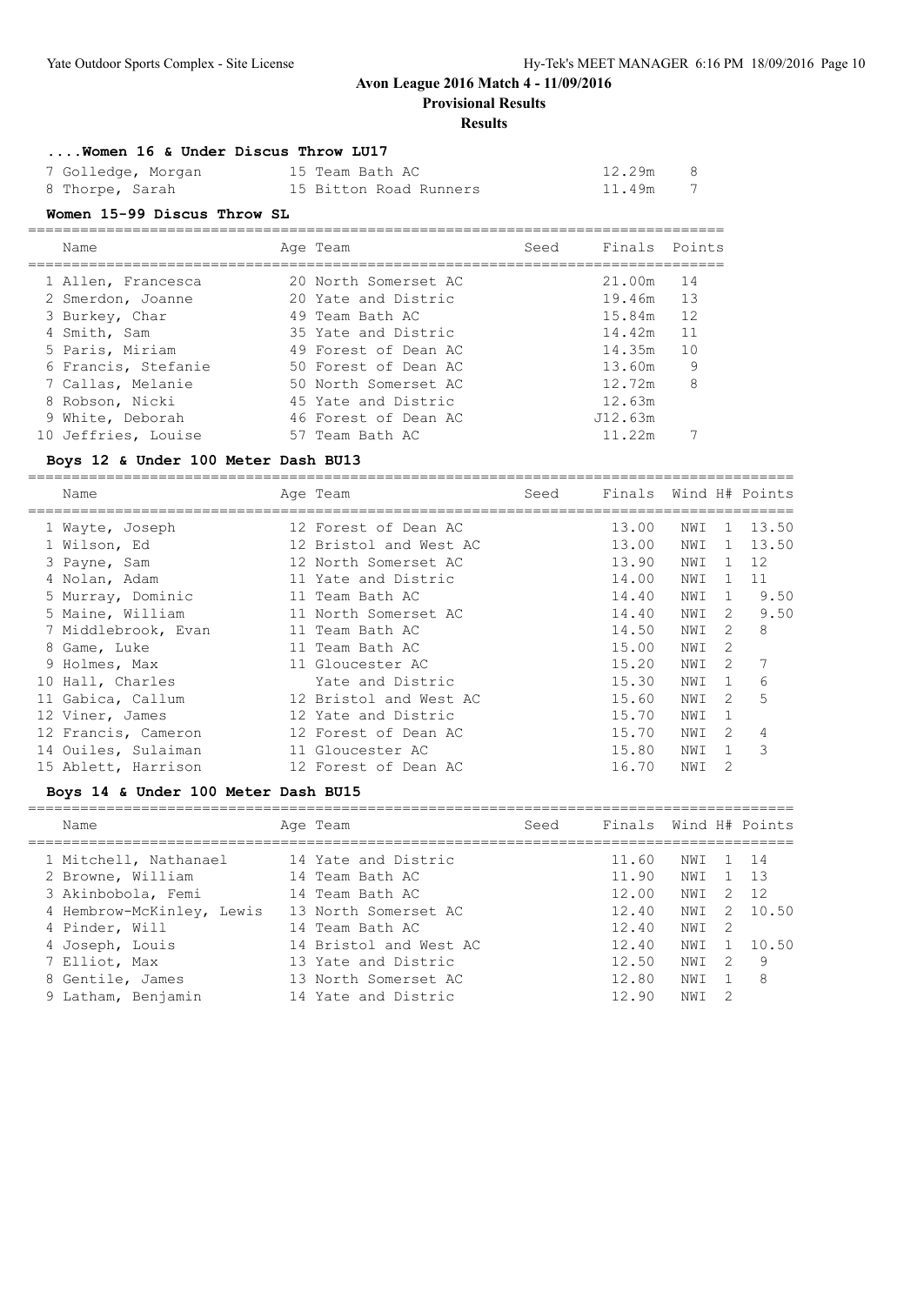**Provisional Results**

## **Results**

## **Boys 12 & Under 200 Meter Dash BU13**

| Name                   | Age Team               | Seed | Finals Wind H# Points |     |                |              |
|------------------------|------------------------|------|-----------------------|-----|----------------|--------------|
| 1 Wayte, Joseph        | 12 Forest of Dean AC   |      | 27.60                 | NWI |                | 1 14         |
| 2 Wilson, Ed           | 12 Bristol and West AC |      | 28.10                 | NWI |                | $1 \quad 13$ |
| 3 Nolan, Adam          | 11 Yate and Distric    |      | 29.30                 | NWI | 2              | 12           |
| 4 Andrews, Will        | 12 Team Bath AC        |      | 29.80                 | NWI |                | $1 \quad 11$ |
| 5 Payne, Sam           | 12 North Somerset AC   |      | 30.90                 | NWI |                | 10           |
| 6 Hall, Charles        | Yate and Distric       |      | 31.20                 | NWI | $\overline{1}$ | 9            |
| 7 Baker Perry, Cameron | 12 North Somerset AC   |      | 31.30                 | NWI | 2              | 8            |
| 8 Game, Luke           | 11 Team Bath AC        |      | 32.30                 | NWI | 2              | 6.50         |
| 8 Ouiles, Sulaiman     | 11 Gloucester AC       |      | 32.30                 | NWI | 2              | 6.50         |
| 10 Kyle, Patrick       | 11 Bristol and West AC |      | 32.70                 | NWI | 2              | 5.           |
| 11 Holmes, Max         | 11 Gloucester AC       |      | 33.00                 | NWI | -1             | 4            |
| 12 Ablett, Harrison    | 12 Forest of Dean AC   |      | 35.30                 | NWI | 2              | 3            |
| 13 Compton, Will       | 12 Forest of Dean AC   |      | 35.60                 | NWI | 2              |              |
|                        |                        |      |                       |     |                |              |

## **Boys 14 & Under 200 Meter Dash BU15**

| Name                      | Age Team             | Seed | Finals Wind H# Points |     |               |       |
|---------------------------|----------------------|------|-----------------------|-----|---------------|-------|
| 1 Mitchell, Nathanael     | 14 Yate and Distric  |      | 24.20                 | NWI |               | 14    |
| 2 Browne, William         | 14 Team Bath AC      |      | 24.60                 | NWI |               | - 1.3 |
| 3 Akinbobola, Femi        | 14 Team Bath AC      |      | 24.90                 | NWI | $\mathcal{P}$ | 12    |
| 4 Cory, Isaac             | 14 Yate and Distric  |      | 25.40                 | NWI | 2             | $-11$ |
| 5 Hembrow-McKinley, Lewis | 13 North Somerset AC |      | 26.20                 | NWI | 2             | 10    |
| 6 Leong, Timothy          | 14 North Somerset AC |      | 26.30                 | NWI | 2             | 9     |
| 7 Latham, Benjamin        | 14 Yate and Distric  |      | 26.50                 | NWI | -2            |       |
| 8 Game, Ben               | 13 Team Bath AC      |      | 27.40                 | NWI | 2             |       |
| 8 Gentile, James          | 13 North Somerset AC |      | 27.40                 | NWI |               |       |
|                           |                      |      |                       |     |               |       |

#### **Boys 14 & Under 300 Meter Run BU15**

| Name                |  | Age Team               | Seed | Finals Points |    |  |  |  |  |
|---------------------|--|------------------------|------|---------------|----|--|--|--|--|
|                     |  |                        |      |               |    |  |  |  |  |
| 1 Belchamber, Aaron |  | 14 Bristol and West AC |      | 39.10 14      |    |  |  |  |  |
| 2 Howorth, Rory     |  | 14 Team Bath AC        |      | 39.20         | 13 |  |  |  |  |
| 3 Cory, Isaac       |  | 14 Yate and Distric    |      | 39.80         | 12 |  |  |  |  |
| 4 Sydenham, Oli     |  | 14 Team Bath AC        |      | 4030          | 11 |  |  |  |  |

| 5 Ravenhill, Luke   | 14 Yate and Distric    | 40.80<br>$-1()$ |
|---------------------|------------------------|-----------------|
| 6 Armstrong, Dylan  | 13 Yate and Distric    | 42.30           |
| 7 Scammell, William | 13 Team Bath AC        | 42.60           |
| 8 Palmer, Toby      | 14 Bitton Road Runners | 49.70           |
|                     |                        |                 |

================================================================================

#### **Boys 12 & Under 1500 Meter Run BU13**

| Name                   | Age Team               | Seed | Finals Points |     |
|------------------------|------------------------|------|---------------|-----|
| 1 Robinson, Seamus     | 11 Yate and Distric    |      | 4:56.60       | 14  |
| 2 Martindale, Lawrence | 12 Team Bath AC        |      | 5:01.40       | 13  |
| 3 Oscroft, Aidan       | 12 Bristol and West AC |      | 5:08.80       | 12  |
| 4 Taviner, Oliver      | 12 Team Bath AC        |      | 5:13.00       | 11  |
| 5 Edmonds, Cole        | 12 Bristol and West AC |      | 5:13.20       | 1 N |
| 6 Davies, Owain        | 11 Yate and Distric    |      | 5:14.90       | 9   |
| 7 Watling, Henry       | 12 Yate and Distric    |      | 5:16.80       |     |
| 8 Maine, William       | 11 North Somerset AC   |      | 5:25.80       | 8   |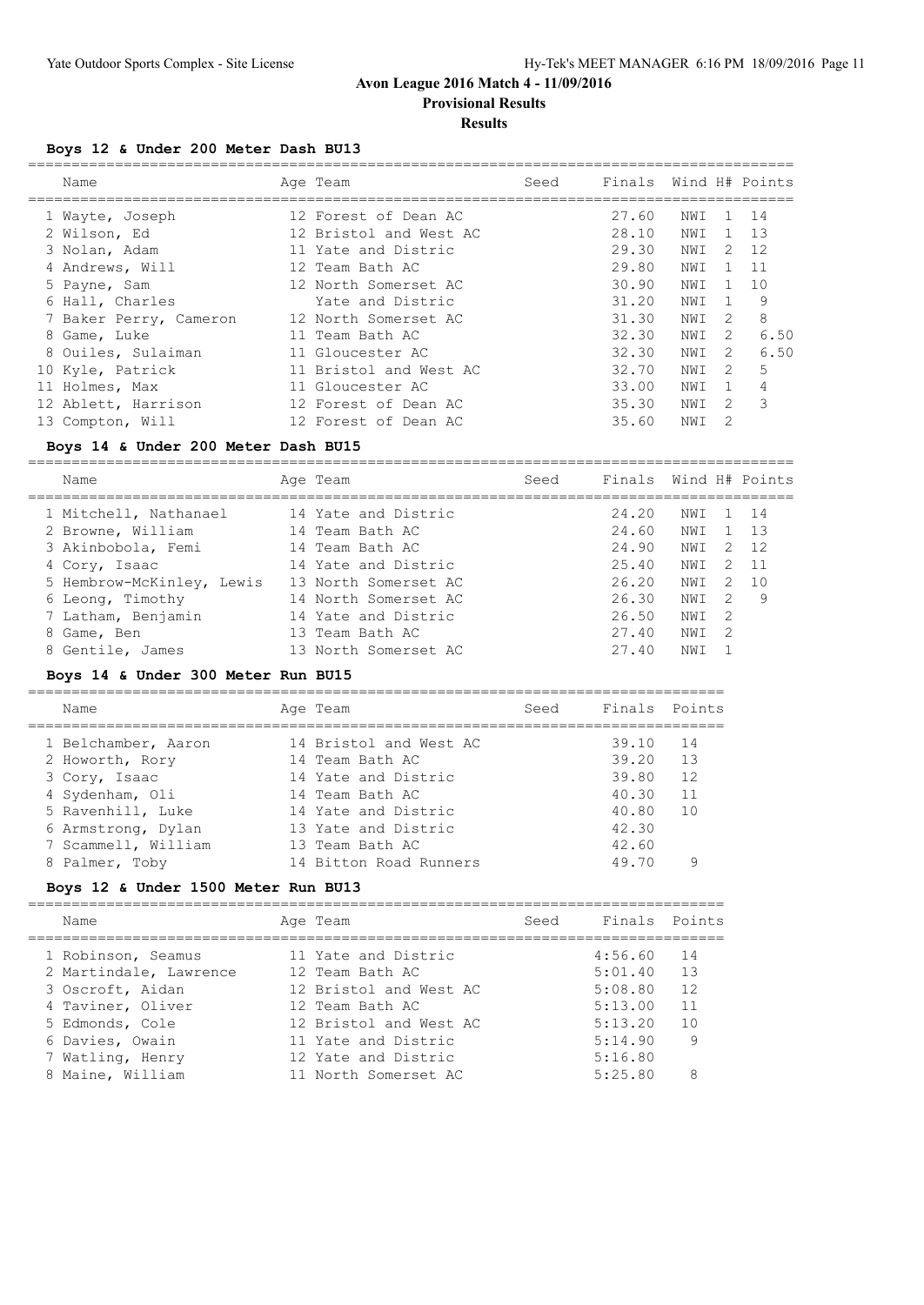**Provisional Results**

#### **Results**

#### **....Boys 12 & Under 1500 Meter Run BU13**

|                 | 9 Williams, Henry       | 12 Team Bath AC        | 5:32.10 |                |
|-----------------|-------------------------|------------------------|---------|----------------|
|                 | 10 Baker Perry, Cameron | 12 North Somerset AC   | 5:38.90 | 7              |
|                 | 11 Turner, Oliver       | 12 Bitton Road Runners | 5:41.50 | 6              |
|                 | 12 Brunsdon, Louie      | 11 North Somerset AC   | 5:41.70 |                |
| 13 Doble, Harry |                         | 11 Bitton Road Runners | 5:45.40 | -5             |
| 14 Hall, Owen   |                         | 11 Forest of Dean AC   | 5:59.30 | $\overline{4}$ |
| 15 Roe, Jacob   |                         | 12 Bristol and West AC | 6:07.90 |                |
|                 | 16 Compton, Will        | 12 Forest of Dean AC   | 6:17.60 | 3              |
|                 | 17 Roberts, Charlie     | Forest of Dean AC      | 6:18.70 |                |

#### **Boys 14 & Under 1500 Meter Run BU15**

================================================================================ Name **Age Team** Age Team Seed Finals Points ================================================================================ 1 Howorth, Rory 14 Team Bath AC 4:28.50 14 2 Davies, Justin 13 Team Bath AC 4:30.40 13 3 Gordon, James 13 Team Bath AC 4:46.40 4 Davies, Bryn 13 Yate and Distric 4:49.20 12 5 Mann, Tom 13 Yate and Distric 4:55.60 11 6 Harrod, James 13 Yate and Distric 4:58.60 7 lock, Oliver 13 North Somerset AC 5:14.90 10 8 Kingston, Otto 13 Bristol and West AC 5:33.40 9 9 Palmer, Toby 14 Bitton Road Runners 5:57.40 8

#### **Boys 12 & Under Long Jump BU13**

| Name                   |  | Seed                                                                                                                                                                                                                                                                                                                                |       |     |                    |
|------------------------|--|-------------------------------------------------------------------------------------------------------------------------------------------------------------------------------------------------------------------------------------------------------------------------------------------------------------------------------------|-------|-----|--------------------|
| 1 Ball, Luke           |  |                                                                                                                                                                                                                                                                                                                                     | 4.51m | NWI | 14                 |
| 2 Payne, Sam           |  |                                                                                                                                                                                                                                                                                                                                     | 4.02m | NWI | 13                 |
| 3 Francis, Cameron     |  |                                                                                                                                                                                                                                                                                                                                     | 3.90m | NWI | 12                 |
| 4 Martindale, Lawrence |  |                                                                                                                                                                                                                                                                                                                                     | 3.85m | NWI | 11                 |
| 5 Kyle, Patrick        |  |                                                                                                                                                                                                                                                                                                                                     | 3.78m | NWI | 10                 |
| 6 Wayte, Joseph        |  |                                                                                                                                                                                                                                                                                                                                     | 3.73m | NWI | 9                  |
| 7 Murray, Dominic      |  |                                                                                                                                                                                                                                                                                                                                     | 3.71m | NWI | 8                  |
| 8 Lewis, Oliver        |  |                                                                                                                                                                                                                                                                                                                                     | 3.63m | NWI |                    |
| 9 Baker Perry, Cameron |  |                                                                                                                                                                                                                                                                                                                                     | 3.59m | NWI | 7                  |
| 10 Viner, James        |  |                                                                                                                                                                                                                                                                                                                                     | 3.57m | NWI | 6                  |
| 11 Ablett, Harrison    |  |                                                                                                                                                                                                                                                                                                                                     | 3.29m | NWI |                    |
| 12 Holmes, Max         |  |                                                                                                                                                                                                                                                                                                                                     | 2.95m | NWI | 5                  |
| 13 Darlow, Benjamin    |  |                                                                                                                                                                                                                                                                                                                                     | 2.46m | NWI | 4                  |
| -- Gabica, Callum      |  |                                                                                                                                                                                                                                                                                                                                     | ND.   | NWI |                    |
|                        |  | Age Team<br>11 Yate and Distric<br>12 North Somerset AC<br>12 Forest of Dean AC<br>12 Team Bath AC<br>11 Bristol and West AC<br>12 Forest of Dean AC<br>11 Team Bath AC<br>11 Team Bath AC<br>12 North Somerset AC<br>12 Yate and Distric<br>12 Forest of Dean AC<br>11 Gloucester AC<br>11 Gloucester AC<br>12 Bristol and West AC |       |     | Finals Wind Points |

#### **Boys 14 & Under Long Jump BU15**

| Name                                   | Age Team                                    | Seed | Finals Wind Points |            |          |
|----------------------------------------|---------------------------------------------|------|--------------------|------------|----------|
| 1 Browne, William<br>2 Leong, Timothy  | 14 Team Bath AC<br>14 North Somerset AC     |      | 5.42m<br>5.08m     | NWI<br>NWI | 14<br>13 |
| 3 Hembrow-McKinley, Lewis              | 13 North Somerset AC                        |      | 4.73m              | NWI        | 12       |
| 4 Ravenhill, Luke<br>5 Arnison, Reuben | 14 Yate and Distric<br>13 Forest of Dean AC |      | 4.55m<br>3.94m     | NWI<br>NWI | 10       |
| 6 Palmer, Toby                         | 14 Bitton Road Runners                      |      | 3.93m              | NWI        | 9        |
| 7 Mead, Jonathan<br>8 Scott, Toby      | 13 Yate and Distric<br>14 Gloucester AC     |      | 3.78m<br>2.54m     | NWI<br>NWI | 8        |
|                                        |                                             |      |                    |            |          |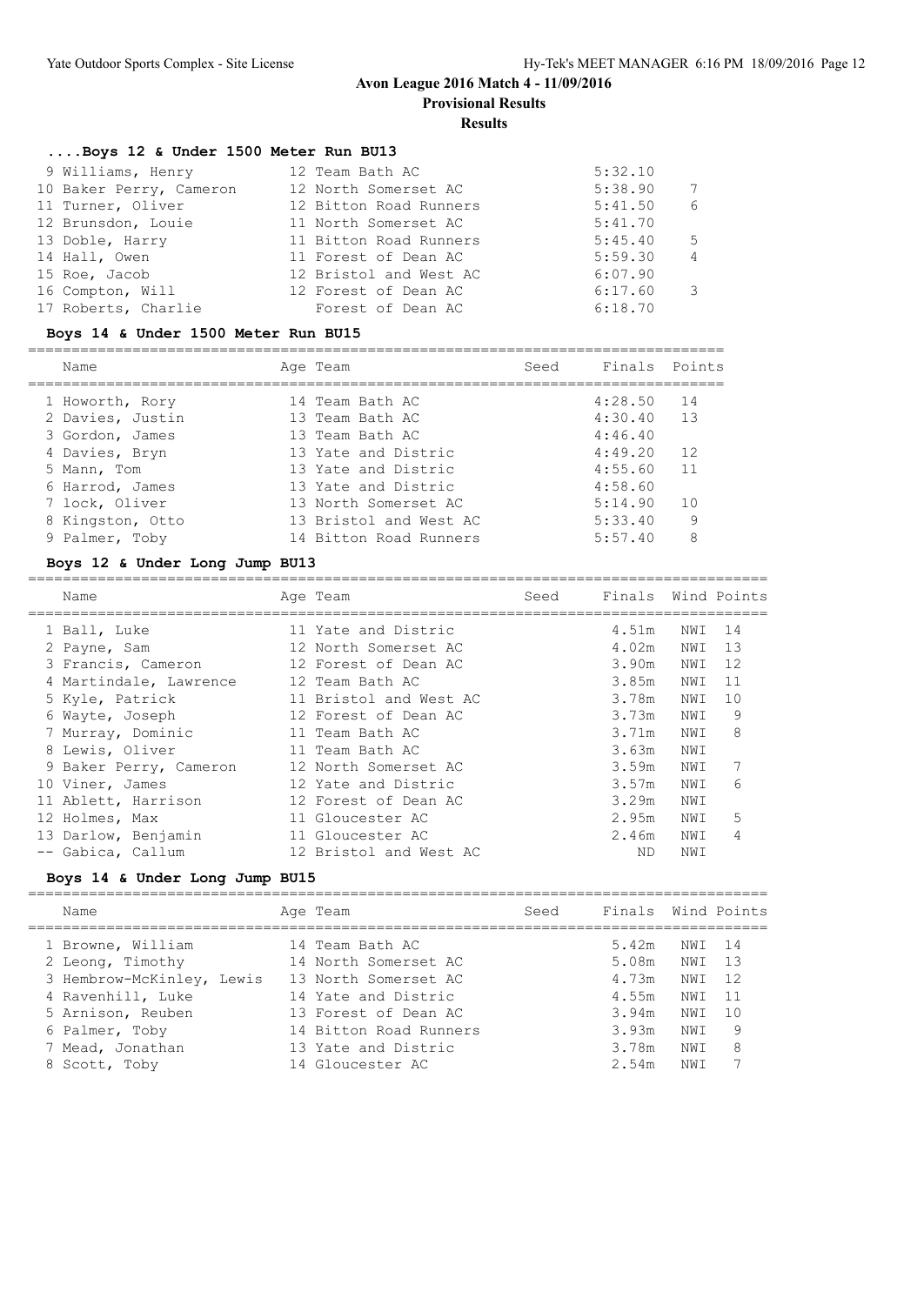**Provisional Results**

#### **Results**

| Boys 14 & Under Long Jump BU15 |                     |     |     |
|--------------------------------|---------------------|-----|-----|
| -- Tucker, Keelan              | 13 Team Bath AC     | ND. | NWI |
| -- Howorth, Rory               | 14 Team Bath AC     | ND  | NWI |
| -- Armstrong, Dylan            | 13 Yate and Distric | ND  | NWI |

## **Boys 14 & Under Hammer Throw BU15**

| Name             | Age Team               | Seed | Finals Points |    |  |  |  |  |  |  |  |
|------------------|------------------------|------|---------------|----|--|--|--|--|--|--|--|
|                  |                        |      |               |    |  |  |  |  |  |  |  |
| 1 Conibear, Toby | 13 Yate and Distric    |      | $30.23m$ 14   |    |  |  |  |  |  |  |  |
| 2 Chivers, Josh  | 13 Bristol and West AC |      | 25.28m        | 13 |  |  |  |  |  |  |  |
| 3 Lynch, James   | 14 Yate and Distric    |      | 13.11m        | 12 |  |  |  |  |  |  |  |

# **Boys 12 & Under Javelin Throw BU13**

| Name                | Age Team               | Seed | Finals Points |    |
|---------------------|------------------------|------|---------------|----|
| 1 Viner, James      | 12 Yate and Distric    |      | 24.79m        | 14 |
| 2 Francis, Cameron  | 12 Forest of Dean AC   |      | 24.12m        | 13 |
| 3 Ouiles, Sulaiman  | 11 Gloucester AC       |      | 23.78m        | 12 |
| 4 Andrews, Will     | 12 Team Bath AC        |      | 23.01m        | 11 |
| 5 Kyle, Patrick     | 11 Bristol and West AC |      | 21.98m        | 10 |
| 6 Nolan, Adam       | 11 Yate and Distric    |      | 20.22m        | 9  |
| 7 Middlebrook, Evan | 11 Team Bath AC        |      | 18.95m        | 8  |
| 8 Garrett, Ben      | 12 Bristol and West AC |      | 17.00m        | 7  |
| 9 Gabica, Callum    | 12 Bristol and West AC |      | 14.49m        |    |
| 10 Compton, Will    | 12 Forest of Dean AC   |      | 13.04m        | 6  |
| 11 Hall, Charles    | Yate and Distric       |      | 12.52m        |    |
| 12 Lewis, Oliver    | 11 Team Bath AC        |      | 9.78m         |    |

#### **Boys 14 & Under Javelin Throw BU15**

| Name               | Age Team               | Seed | Finals Points |    |
|--------------------|------------------------|------|---------------|----|
| 1 Carr, Archie     | 14 Team Bath AC        |      | 42.10m 14     |    |
| 2 Tucker, Keelan   | 13 Team Bath AC        |      | 25.30m 13     |    |
| 3 Lambert, Max     | 13 Yate and Distric    |      | 24.79m        | 12 |
| 4 Wellsted, Robert | 13 Forest of Dean AC   |      | 18.96m        | 11 |
| 5 Mead, Jonathan   | 13 Yate and Distric    |      | 17.32m        | 10 |
| 6 Chivers, Josh    | 13 Bristol and West AC |      | 9.34m         | 9  |
| -- Arnison, Reuben | 13 Forest of Dean AC   |      | ND            |    |

## **Men 16 & Under 100 Meter Dash MU17**

| Name               | Age Team               | Seed | Finals Wind H# Points |     |               |       |
|--------------------|------------------------|------|-----------------------|-----|---------------|-------|
| 1 Spraque, Cameron | 15 Team Bath AC        |      | 11.00                 | NWI |               | 1 14  |
| 2 Cawkwell, Rory   | 16 Gloucester AC       |      | 11.40                 | NWI |               | 13    |
| 3 Cundy, Lewis     | 16 Team Bath AC        |      | 11.70                 | NWI | 2             | 11.50 |
| 3 Hines, William   | 16 Bristol and West AC |      | 11.70                 | NWI |               | 11.50 |
| 5 Wynn, Simeon     | 15 Bristol and West AC |      | 11.90                 | NWI | $\mathcal{L}$ | 1 O   |
| 5 Burkey, Jake     | 16 Team Bath AC        |      | 11.90                 | NWI | -2            |       |
| 7 Cox, Henry       | 16 North Somerset AC   |      | 12.00                 | NWI | -2            | 9     |
| 8 Dennis, Connor   | 15 Bristol and West AC |      | 12.10                 | NWI | -2            |       |
| 9 Jelley, George   | 15 Forest of Dean AC   |      | 12.20                 | NWI |               | 7.50  |
| 9 Graham, Leon     | 16 Yate and Distric    |      | 12.20                 | NWI |               | 7.50  |
|                    |                        |      |                       |     |               |       |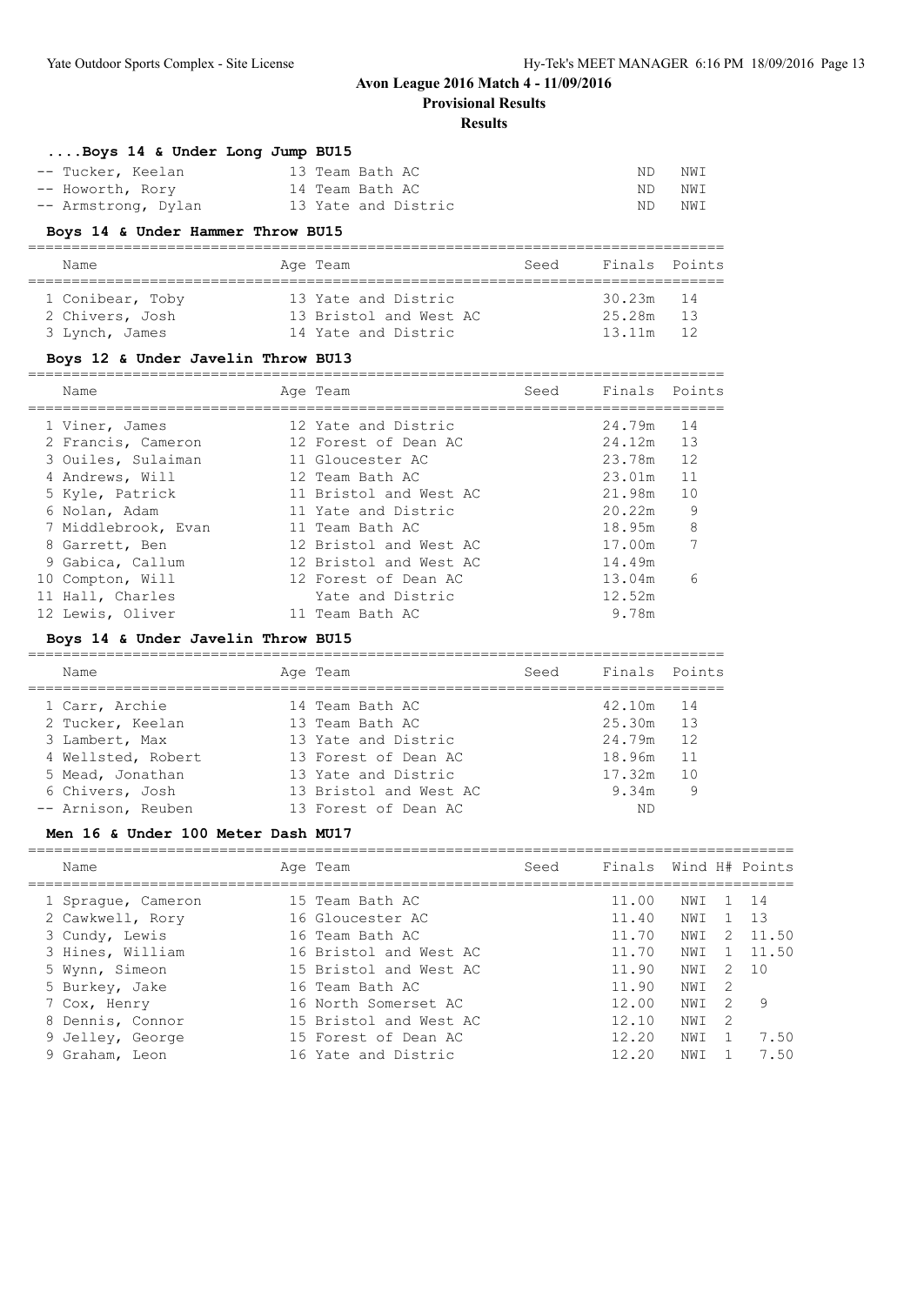**Provisional Results**

## **Results**

| Men 16 & Under 100 Meter Dash MU17 |                      |               |            |            |
|------------------------------------|----------------------|---------------|------------|------------|
| 11 Preistley, Jack                 | 16 North Somerset AC | 12.40 NWI 1 6 |            |            |
| 12 Etheridge, James                | 17 Gloucester AC     | 12.80         |            | NWI 2 4.50 |
| 12 Thomas, David                   | 15 Yate and Distric  | 12.80         | NWI 2 4.50 |            |
| 14 Rehm, Nils                      | 15 Yate and Distric  | 12.90         | NWI 2      |            |

#### **Men 35-99 100 Meter Dash VM**

| Name                | Age Team             | Seed | Finals Wind H# Points |     |               |      |
|---------------------|----------------------|------|-----------------------|-----|---------------|------|
| 1 Dunsby, James     | 37 Yate and Distric  |      | 12.30                 | NWI |               | 14   |
| 2 Oazi, Imam        | 41 Team Bath AC      |      | 12.50                 | NWI |               | 1 13 |
| 3 Moulder, Alex     | 35 Yate and Distric  |      | 12.70                 | NWI | 2             | 12   |
| 4 Holloway, Matthew | 38 Gloucester AC     |      | 12.90                 | NWI |               | 11   |
| 5 Brunsdon, Richard | 37 North Somerset AC |      | 13.30                 | NWI |               | 10   |
| 6 Spence, Cliff     | 51 Yate and Distric  |      | 13.50                 | NWI | -2            |      |
| 7 Devereux, Andrew  | 46 North Somerset AC |      | 14.00                 | NWI | 2             | 8.50 |
| 7 Curneen, Mike     | 44 Gloucester AC     |      | 14.00                 | NWI | $\mathcal{L}$ | 8.50 |
| 9 Harnett, Ian      | 47 Team Bath AC      |      | 14.50                 | NWI | 2             |      |
| 10 Byant, Mike      | 56 Forest of Dean AC |      | 18.00                 | NWI | -1            | 6    |
| 11 Compton, Peter   | 47 Forest of Dean AC |      | 18.20                 | NWI |               | 5    |
|                     |                      |      |                       |     |               |      |

## **Men 15-99 100 Meter Dash SM**

| Name                  | Age Team               | Seed | Finals Wind H# Points |     |                |      |
|-----------------------|------------------------|------|-----------------------|-----|----------------|------|
| 1 Kennedy, William    | 18 Team Bath AC        |      | 11.20                 | NWI |                | 1 14 |
| 2 Booth, Wayne        | 30 Forest of Dean AC   |      | 11.30                 | NWI |                | -13  |
| 3 Muhumuza, Kenneth   | 18 Team Bath AC        |      | 11.50                 | NWI |                | 12   |
| 4 Pratt, Mark         | 17 Yate and Distric    |      | 11.60                 | NWI |                | 11   |
| 5 Pallot, Tom         | 17 Yate and Distric    |      | 11.70                 | NWI | 2              | 1 O  |
| 6 Tulloch, Ben        | 17 Bristol and West AC |      | 11.80                 | NWI | 2              | -9   |
| 7 Muggeridge, Matt    | 39 Yate and Distric    |      | 11.90                 | NWI | $\overline{2}$ |      |
| 8 Dorman, Matthew     | 17 Team Bath AC        |      | 12.00                 | NWI | $\mathcal{L}$  |      |
| 9 Mensah Kessie, Zeke | 26 Bristol and West AC |      | 13.00                 | NWI |                | 8    |
|                       |                        |      |                       |     |                |      |

## **Men 16 & Under 400 Meter Run MU17**

| Name              | Age Team               | Seed | Finals Points |     |
|-------------------|------------------------|------|---------------|-----|
| 1 Bailey, Hayden  | 15 Team Bath AC        |      | 54.40         | 14  |
| 2 Dakin, Robert   | 16 Yate and Distric    |      | 55.10         | 13  |
| 3 Graham, Leon    | 16 Yate and Distric    |      | 55.70         | 12  |
| 4 Nickerson, Jake | 15 Team Bath AC        |      | 56.10         | 11  |
| 5 Howorth, Robert | 16 Team Bath AC        |      | 56.50         |     |
| 6 Wynn, Simeon    | 15 Bristol and West AC |      | 58.20         | 1 N |
| 7 Rawlins, Ben    | 15 Yate and Distric    |      | 58.60         |     |
| 8 Chivers, Sam    | 16 Bristol and West AC |      | 61.80         | 9   |

#### **Men 15-99 400 Meter Run SM**

| Name               | Age Team            | Seed | Finals H# Points |  |
|--------------------|---------------------|------|------------------|--|
|                    |                     |      |                  |  |
| 1 Snook, Joshua    | 17 Yate and Distric |      | 51.80 1 14       |  |
| 2 Muggeridge, Matt | 39 Yate and Distric |      | 53.90 2 12.50    |  |
| 2 Torto, Louis     | 17 Team Bath AC     |      | 53.90 1 12.50    |  |
|                    |                     |      |                  |  |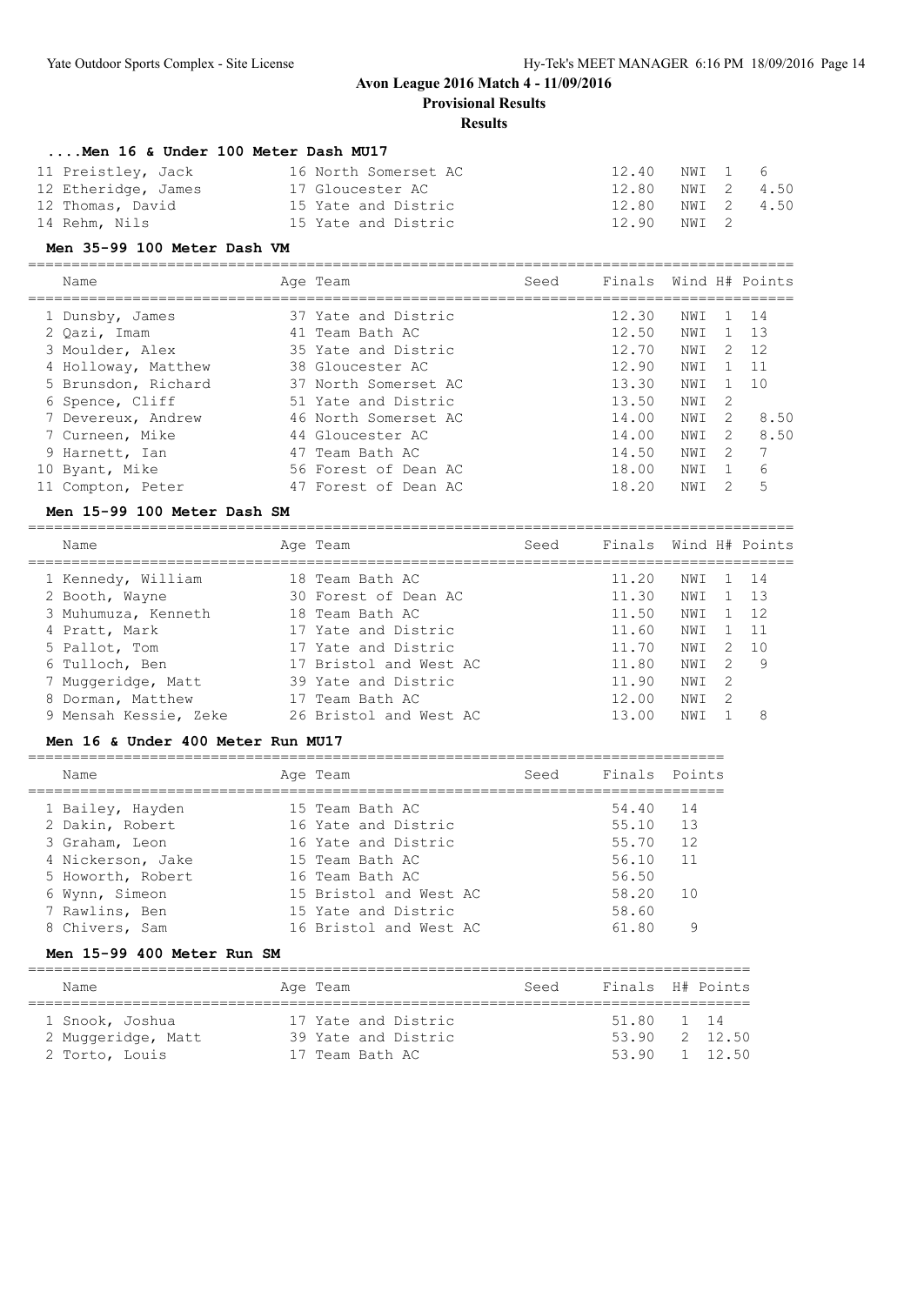**Provisional Results**

# **Results**

#### **....Men 15-99 400 Meter Run SM**

| 4 Wells, Ben          | 18 Yate and Distric    | 54.50   | 2 |                |
|-----------------------|------------------------|---------|---|----------------|
| 5 Howorth, John       | 16 Team Bath AC        | 54.90   |   | 2 11           |
| 6 Profitt, Michael    | 18 North Somerset AC   | 55.30   |   | 1 10           |
| 7 Thorpe, Adam        | 17 Bitton Road Runners | 59.10   |   | - 9            |
| 8 Tutton, Dominic     | 19 Gloucester AC       | 61.10   |   | 8              |
| 9 Mensah Kessie, Zeke | 26 Bristol and West AC | 63.30   |   | 1 7            |
| 10 Devereux, Andrew   | 46 North Somerset AC   | 66.60   | 2 | 6              |
| 11 Kirby, Russell     | 46 Gloucester AC       | 74.80   | 2 | $5^{\circ}$    |
| 12 Byant, Mike        | 56 Forest of Dean AC   | 1:22.10 |   | $\overline{4}$ |

#### **Men 16 & Under 1500 Meter Run MU17**

| Name                                | Age Team                           | Seed | Finals Points      |          |
|-------------------------------------|------------------------------------|------|--------------------|----------|
| 1 Bailey, Hayden<br>2 Bower, Themis | 15 Team Bath AC<br>16 Team Bath AC |      | 4:15.80<br>4:17.30 | 14<br>13 |
| 3 Howorth, Robert                   | 16 Team Bath AC                    |      | 4:18.70            |          |
| 4 Rawlins, Ben                      | 15 Yate and Distric                |      | 4:29.90            | 12       |
| 5 Noble, Aidan                      | 15 Yate and Distric                |      | 4:47.30            | 11       |
| 6 Edwards, James                    | 15 Yate and Distric                |      | 5:16.40            |          |
| 7 Palmer, Luke                      | 16 Bitton Road Runners             |      | 6:00.40            |          |
|                                     |                                    |      |                    |          |

#### **Men 35-99 1500 Meter Run VM**

| Name               | Age Team             | Seed |              | Finals Points |
|--------------------|----------------------|------|--------------|---------------|
| 1 Moulder, Alex    | 35 Yate and Distric  |      | $5:38.50$ 14 |               |
| 2 Kirby, Russell   | 46 Gloucester AC     |      | 5:43.70      | 13            |
| 3 Byant, Mike      | 56 Forest of Dean AC |      | 5:46.20      | 12            |
| 4 Devereux, Andrew | 46 North Somerset AC |      | 5:48.40      | 11            |

#### **Men 15-99 1500 Meter Run SM**

================================================================================

|    | Name                 | Age Team               | Seed | Finals Points |    |
|----|----------------------|------------------------|------|---------------|----|
|    | 1 Howorth, John      | 16 Team Bath AC        |      | 4:20.80       | 14 |
|    | 2 Perkins, Cameron   | 17 Team Bath AC        |      | 4:22.30       | 13 |
|    | 3 Chard, Elliott     | 17 Yate and Distric    |      | 4:25.70       | 12 |
|    | 4 Bridges, Craig     | 30 Team Bath AC        |      | 4:25.90       |    |
|    | 5 Roberts, Alex      | Forest of Dean AC      |      | 4:29.30       | 11 |
|    | 6 Usenko, Ivan       | 32 Bristol and West AC |      | 4:30.00       | 10 |
|    | 7 Flamarique, Imanol | 26 Bristol and West AC |      | 4:37.00       | 9  |
|    | 8 Tutton, Dominic    | 19 Gloucester AC       |      | 4:40.90       | 8  |
|    | 9 Watkins, Tim       | Forest of Dean AC      |      | 4:55.40       | 7  |
| 10 | White, Tim           | 39 Bristol and West AC |      | 4:59.00       |    |
|    |                      |                        |      |               |    |

#### **Men 16 & Under 400 Meter Hurdles MU17**

| Name                            | Age Team                                      | Seed | Finals Points  |          |
|---------------------------------|-----------------------------------------------|------|----------------|----------|
| 1 Collins, Joe                  | 15 Team Bath AC                               |      | 59.70 14       |          |
| 2 Moore, Jack<br>3 Chivers, Sam | 16 Yate and Distric<br>16 Bristol and West AC |      | 64.60<br>65.60 | 13<br>12 |
| 4 Holden, Michael               | 16 Bitton Road Runners                        |      | 73.70          | 11       |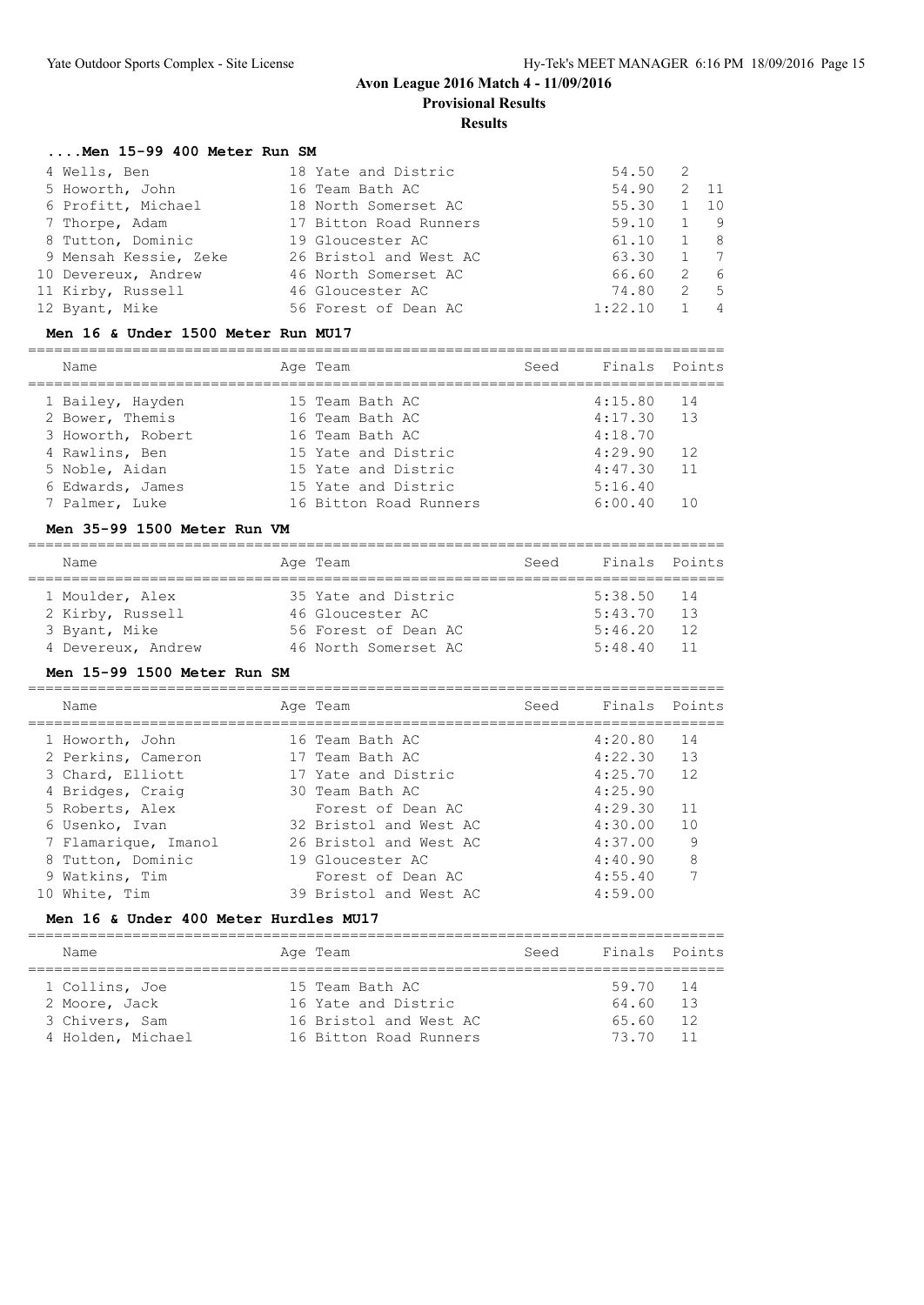**Provisional Results**

## **Results**

#### **Men 15-99 400 Meter Hurdles SM**

| Name            |  |  | Age Team             | Seed | Finals Points |    |  |  |  |
|-----------------|--|--|----------------------|------|---------------|----|--|--|--|
|                 |  |  |                      |      |               |    |  |  |  |
| 1 Creed, Connor |  |  | 19 Forest of Dean AC |      | 67.80 14      |    |  |  |  |
| 2 Lodge, Mark   |  |  | 48 Yate and Distric  |      | 1:23.40       | 13 |  |  |  |
| 3 Lodge, Luke   |  |  | 21 Yate and Distric  |      | $1:27.70$ 12  |    |  |  |  |

## **Men 16 & Under Pole Vault MU17**

| Name                |  | Age Team               | Seed | Finals Points |  |  |  |  |  |
|---------------------|--|------------------------|------|---------------|--|--|--|--|--|
|                     |  |                        |      |               |  |  |  |  |  |
| -- Chivers, Sam     |  | 16 Bristol and West AC |      | X2.63m        |  |  |  |  |  |
| -- Etheridge, James |  | 17 Gloucester AC       |      | X2.23m        |  |  |  |  |  |

#### **Men 15-99 Pole Vault SM**

| Name              |  | Age Team               | Seed | Finals Points |  |
|-------------------|--|------------------------|------|---------------|--|
| -- Davies, Martin |  | 60 Bristol and West AC |      | X3.03m        |  |
| -- Walker, Nick   |  | 50 Guest Athlete       |      | X2.93m        |  |

#### **Men 16 & Under Long Jump MU17**

| Name              | Age Team               | Seed | Finals Wind Points |        |    |
|-------------------|------------------------|------|--------------------|--------|----|
| 1 Townley, Joel   | 15 Gloucester AC       |      | 6.28m              | NWI 14 |    |
| 2 Burkey, Jake    | 16 Team Bath AC        |      | 5.84m              | NWI    | 13 |
| 3 Moore, Jack     | 16 Yate and Distric    |      | 5.59m              | NWI    | 12 |
| 4 Nickerson, Jake | 15 Team Bath AC        |      | 5.43m              | NWI    | 11 |
| 5 Dennis, Connor  | 15 Bristol and West AC |      | 5.10m              | NWI    | 10 |
| 6 Rawlins, Ben    | 15 Yate and Distric    |      | 4.71m              | NW T   | 9  |

#### **Men 15-99 Long Jump SM**

| Name                  | Age Team               | Seed | Finals Wind Points |     |      |
|-----------------------|------------------------|------|--------------------|-----|------|
| 1 Muhumuza, Kenneth   | 18 Team Bath AC        |      | 5.49m              | NWI | -14  |
| 2 Creed, Connor       | 19 Forest of Dean AC   |      | 5.24m              | NWI | - 13 |
| 3 Hechavarria, Eugene | 52 Bristol and West AC |      | 4.53m              | NWI | 12   |
| 4 Holloway, Matthew   | 38 Gloucester AC       |      | 4.52m              | NWI | 11   |
| 5 Brunsdon, Richard   | 37 North Somerset AC   |      | 4.46m              | NWI | 10   |
| 6 Lodge, Luke         | 21 Yate and Distric    |      | 4.35m              | NWI | 9    |
| 7 Brooks, Graham      | 45 North Somerset AC   |      | 4.22m              | NWI | 8    |
| 8 Curneen, Mike       | 44 Gloucester AC       |      | 4.19m              | NWI |      |
| 9 Harnett, Ian        | 47 Team Bath AC        |      | 3.84m              | NWI | 6    |
| 10 Tutton, Dominic    | 19 Gloucester AC       |      | 3.81m              | NWI |      |
| 11 Hickey, Colin      | 69 Bristol and West AC |      | 3.38m              | NWI | 5    |
| 12 Compton, Peter     | 47 Forest of Dean AC   |      | 3.03m              | NWI | 4    |
|                       |                        |      |                    |     |      |

#### **Men 16 & Under Hammer Throw MU17**

| Name                               | Age Team                                   | Seed | Finals Points                |  |
|------------------------------------|--------------------------------------------|------|------------------------------|--|
| 1 Molton, Tyler<br>2 Davis, Oliver | 16 Yate and Distric<br>16 Yate and Distric |      | 48.82m<br>14<br>29.03m<br>13 |  |